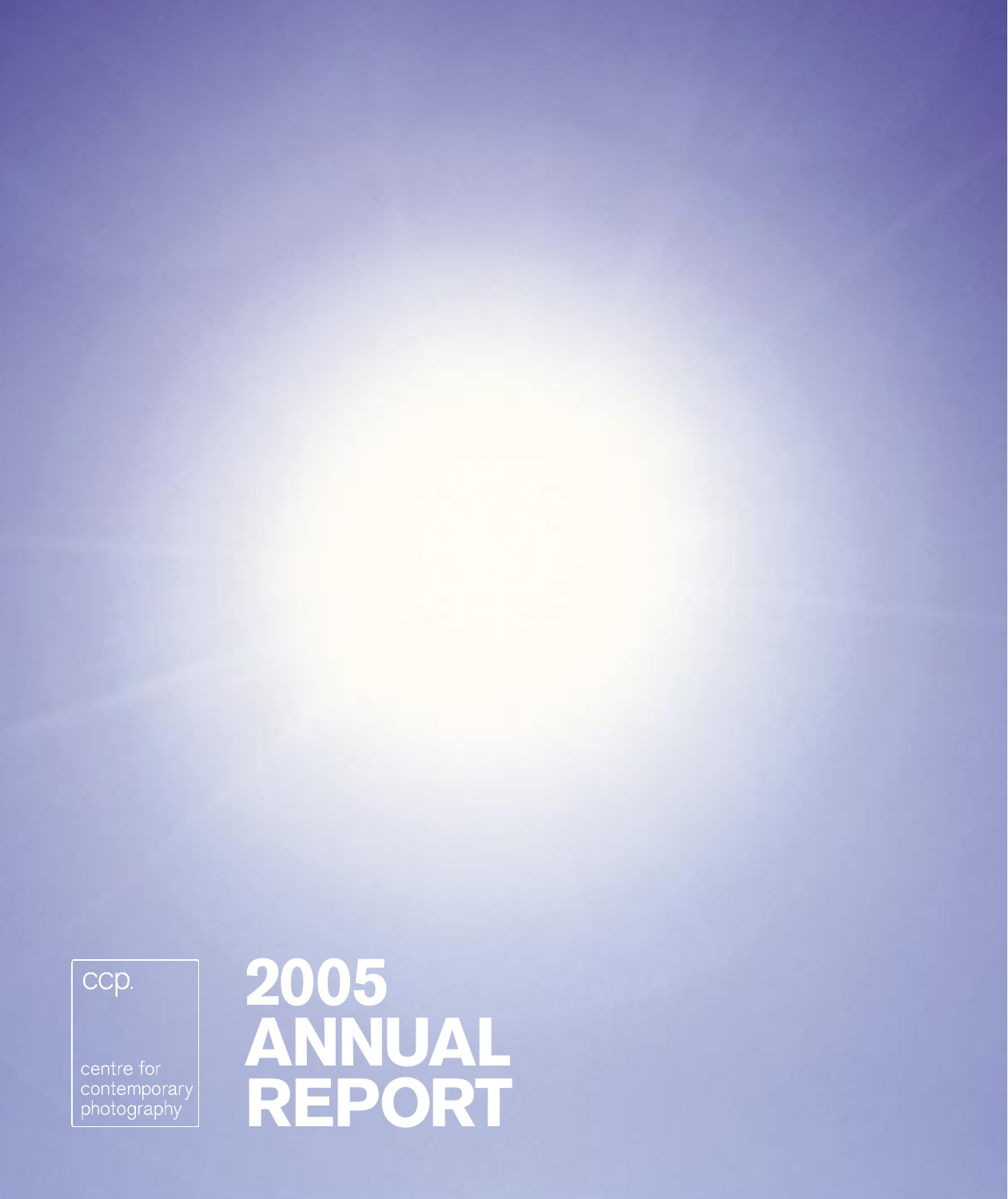## **MISSION**

The Centre for Contemporary Photography (CCP) engages Victorians and visitors to Victoria in contemporary photography via an accessible environment that promotes appreciation and understanding of contemporary photo-based arts, particularly emerging and innovative practice. CCP supports artists and enables audiences to explore photography via exhibitions, lectures, workshops, publications and public debate.

### **STAFF**

Naomi Cass Director Rebecca Chew CCP Manager Karra Rees (0.6) Assistant Curator Darren Sylvester (0.4) Designer Estelle Ihász (0.2) Communications Coordinator Maggie Finch (0.6) Gallery Assistant

### **INTERNS & VOLUNTEERS**

CCP would like to thank its many valuable volunteers and interns that assisted the Centre in 2005. We estimate that volunteer staff provided at least 3 476 hours of work for which the CCP gratefully hacknowledges. The CCP would not have been able to operate without the generous support of the following people:

Laura Adams, Chad Alligood, Giuliana Angelucci-Deacon, Anna Axelsson, Clover Beckford-Saunders, Lucette Bejoc, Theo den Brinker, Jacqui Brown, Humphrey Clegg, Meg Cossar, Rebecca Draper, Andrew Evans, Jackie Felstead, Lily Feng, Stellar Fraser, Elena Galimberti, Roni Gomez, Lorraine Heller-Nicholas, Robert Hock, Kerrie-Dee Johns, Romaine Logere, Anita Lynch, Debra Maas, Sonia Mangiapane, Charlotte McInnes, Melissa McVeigh, David Mutch, Clinton Nalder, Sue Neal, Georgina Nebe, Natasha Newman, Raffi Pandolfini, Anna Phillips, Kyra Pybus, Tim Quirk, Clare Rae, David Rooks, Emma Rule, Karen Shaholli, Linda Sim, Helene Skundberg, Warisa Somsuphangrsi, Hanna Tai, Linda Tegg, Brian Tseng, Henry Trumble, Sharon Vaughan, Rachael Watts, Jenna Williams, Jake Wotherspoon.

# **CCP PROFILE**

The Centre for Contemporary Photography (CCP) is the pre-eminent Victorian organisation with purpose-designed galleries for the exhibition of contemporary photo-based arts.

The CCP provides a context for the enjoyment, education, understanding and appraisal of contemporary practice. CCP works from a tradition of photography and explores the various dimensions of the post-photographic through exhibition and allied activities. A not-for-profit membership organisation, CCP was established by the photographic community in 1986.

### **BOARD OF MANAGEMENT**

Chair until June Trevor Fuller Infrastructure Management Consultant Chair from June Ross Millen Solicitor, Partner, Deacons Deputy Chair until June Polixeni Papapetrou Artist Deputy Chair from June Sandra Bardas OAM Philanthropist Treasurer Warwick Dick Accountant & MYOB Consultant **Secretary** Priscilla Mellado Marketing Consultant Gerry Costigan (co-opted) Communications Advisor Kirsten Freeman Marketing Manager, Faculty of Art & Design, Monash University Lyndal Jones Artist & Associate Professor, School of Creative Media, RMIT University Kenneth Mahlab Property Developer Stephen Nossal Division Director, Equity Capital Markets, Investment Banking Group, Macquarie Bank Dr Daniel Palmer (co-opted) Lecturer, Department of Theory, Faculty of Art & Design, Monash University Claudia Terstappen Professor, Fine Arts, Faculty of Art & Design, Monash University Clare Williamson Exhibitions Curator, State Library of Victoria

Core CCP activities are exhibitions (touring and gallery); education; public programs and information services; publishing; print sales and advocacy. CCP occupies a unique place within Australian contemporary arts organisations; a place where emerging photo-based artists can gain a formative experience in the development and staging of exhibitions; where practicing photographers can find new audiences; and established artists can experiment with new directions. Entry to the CCP galleries is always free, encouraging visits from broad sections of the community.

### **EXHIBITION SELECTION SUB-COMMITTEE**

Naomi Cass CCP Director Rebecca Chew CCP Manager Karra Rees CCP Assistant Curator Maree Clarke Curator, Koorie Heritage Trust Janina Green Artist & Lecturer, Victorian College of the Arts James Lynch Artist Anne Marsh Associate Professor, School of English, Communications Performance Studies, Monash University Fabio Ongarato Director, Fabio Ongarato Design Dr Daniel Palmer Lecturer, Department of Theory, Faculty of Art & Design, Monash University Polixeni Papapetrou Artist & CCP Board Member Kate Rhodes Assistant Curator of Photography, National Gallery of Victoria Koky Saly Artist Matthew Sleeth Artist Clare Williamson Exhibitions Curator, State Library of Victoria & CCP Board Member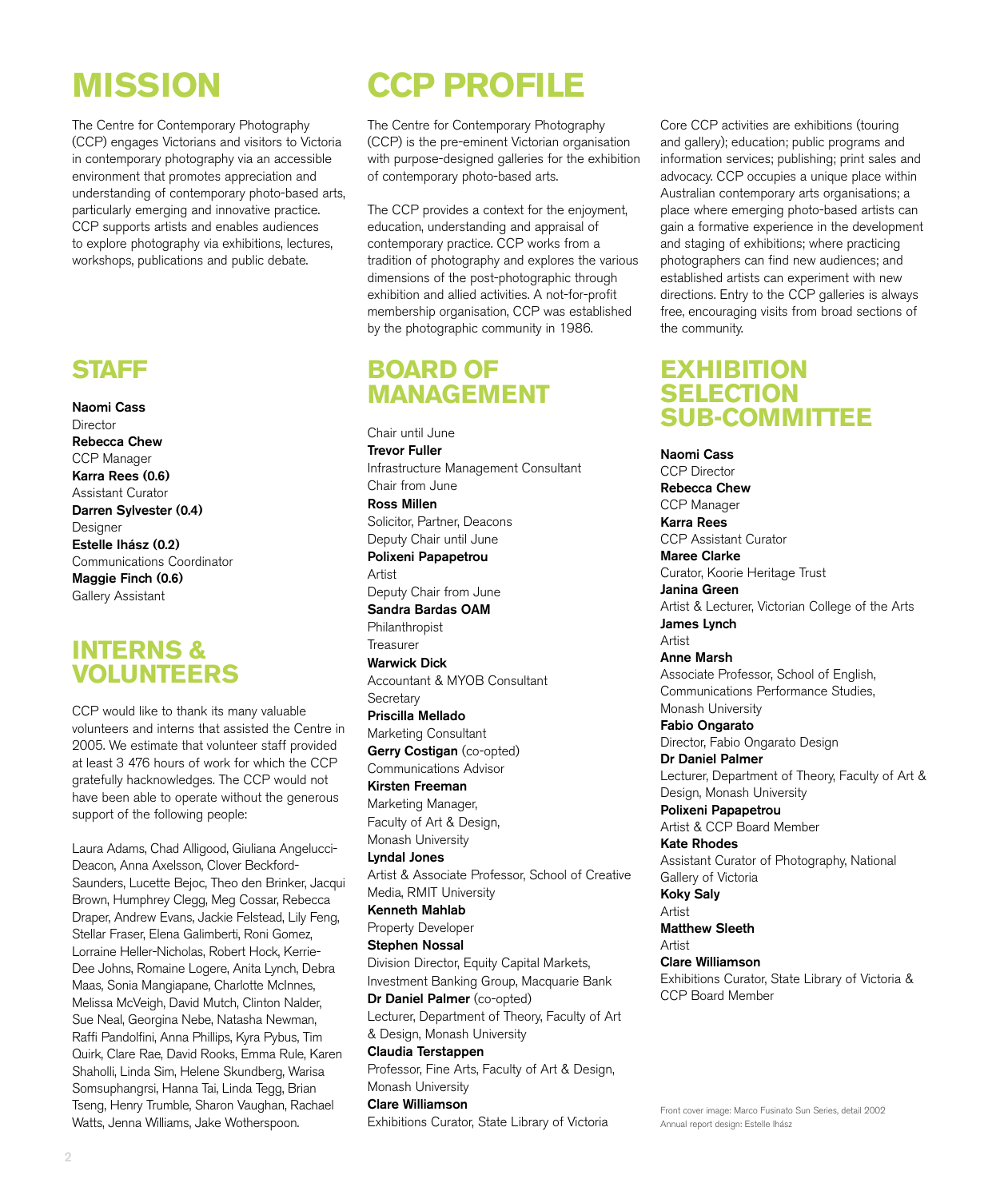## **CHAIR'S REPORT**

It gives me great pleasure to report to you as the Chair of CCP that 2005 was an outstanding year for the Centre and that 2006 has commenced along the same lines.

After overcoming all of the challenges and reasons why something couldn't be achieved, our marvellous new gallery opened in April last year. This was due to the combined energy, skill and determination of our board, staff and volunteers and to the generosity of our many donors and supporters. We all enjoyed the opening night street party and the crush of first time visitors.

The new gallery has expanded and improved our visitor experience and the ability to engage with our exhibitions. It has also given the Centre viable retail facilities and a highly functional eduction space. We can now also deliver a better working environment for our staff and have enhanced our ability to provide an innovative venue for community gatherings and commercial functions.

Naturally the Centre's new home provides a solid base from which we have been able to focus successfully throughout 2005 and into 2006 upon our extensive and enlarged exhibition program, our publications, community engagement and outreach programs and providing new and useful member benefits. We continue to engage with a full range of stakeholders and to improve the profile and reputation of the Centre, contemporary photography and photo-based arts in general.

While achieving all of these outcomes we have also had our eye on the bottom line and I am pleased to report that the Centre is in excellent financial health, allowing us to deliver more and better programs and benefits whilst still reporting an annual surplus which ensures the long-term viability of the organisation. CCP is here for the long term, 2006 being our 20th year.

Twelve months go we farewelled and thanked a number of outstanding members of our Board of Management including our former Chair, Trevor Fuller. I am pleased to confirm that as replacements the organisation has been able to attract a number of wonderful, committed individuals with skills and experience not only in the arts, but also in the areas of the media, finance, business and education. Late in 2005 Board members and staff participated in an externally facilitated planning day which has helped to more sharply define certain aspects of the Centre's three year business plan and to identify the most effective areas for board and staff contribution to the organisation's current needs. These were excellent strategic outcomes.

In closing I would like to take this opportunity to thank all members of the Board, our exceptional Director, Naomi Cass, our gifted staff, dedicated volunteers, generous donors and our wonderful supporters and members. Thank you all for making CCP the exciting, vibrant and meaningful organisation that it is today.

Best wishes for the remainder of 2006 and the years ahead.

Ross Millen May 2006

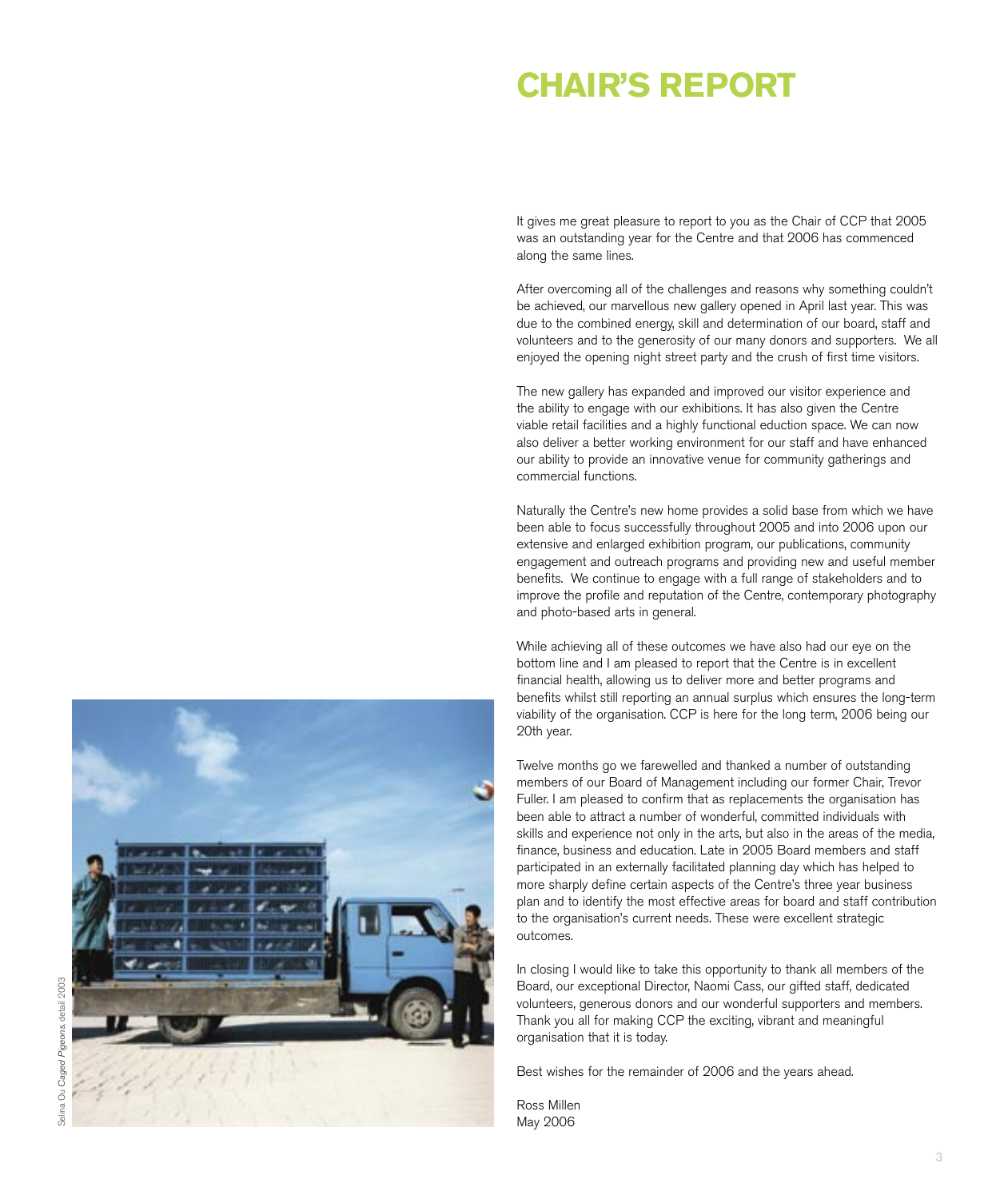## **DIRECTOR'S REPORT**

#### THE NEW CCP

Centre for Contemporary Photography began 2005 on the road as it were– between temporary accommodation at the University of Melbourne and the Colour Factory–preparing to move into much anticipated new premises at 404 George Street Fitzroy. If the latter half of 2004, from June when we departed Johnston Street, was preoccupied with raising funds to relocate, the beginning of 2005 was preoccupied with managing refurbishment of the gallery with Sean Godsell Architects.

The new CCP was launched for donors by Senator the Hon. Rod Kemp, Minister for the Arts and Sport early in the evening of April 28. Following this momentous occasion, about one thousand members, artists, locals, and friends gathered in George Street–which was closed off for the street party and public launch–to share in the celebration. Joy Wandin Murphy made a welcome to country and Councillor Judy Morton, City of Yarra and Peter Cocklin, Kodak Professional, addressed the crowd. Mary Delahunty, Minister for the Arts, launched the new CCP, cutting the ribbon of Kodak film while the old roller door rose slowly and noisily to reveal the new gallery. During this upbeat event Minister Delahunty made a surprise announcement of an additional grant of \$20 000 towards the new CCP.

The brief given to Sean Godsell Architects some 12 months earlier was to relocate CCP but what transpired was more than simply moving one hundred meters down the road. Godsell has created a significant addition to the public gallery landscape in Victoria, purpose-designed for engagement with photo-based arts.

In a brilliant transformation of a rather ordinary '60s printing factory, CCP now has four galleries forming a nautilus through which the visitor travels; glimpses of galleries to come are articulated throughout the journey. The fifth gallery, a projection window is only visible from the street and after dark. Further welcome additions to the public face of CCP are the retail area, CCP Books and Prints and Visy Education Space, where for the first time, Les Walkling's workshops are brought within CCP's envelope. Behind the scenes basic additions include modest public toilets, improved staff facilities and storage. Along the way we have gathered decent lecture seating for the first time in our 19 years of operation, two high quality projection screens, a fabulous Sean Godsell designed lectern and an elegant front desk and reception area.

#### **EXHIBITIONS**

When in 2004 the Exhibition Advisory Committee (listed on p. 2) selected the 2005 program, the Committee was assessing proposals for a CCP that no longer existed and selecting exhibitions for galleries that didn't yet exist. I thank the Committee for undertaking this difficult task. Exhibiting artists demonstrated remarkable flexibility and skill in working with the new space and I thank them for their important contribution to our first year in George Street. CCP's program of solo exhibitions and awards was enhanced by the Black on White exhibition, curated by Megan Evans (Australians for Native Title and Reconciliation) and Maree Clarke (Koorie Heritage Trust).

In 2005 CCP launched two new annual national awards. The CCP Nikon Imagebank Award is presented for the best image uploaded to the newly launched members' Imagebank on CCP's website. The Colour Factory

Award provides prints for exhibition in Gallery Two, awarded to an emerging photo-based artist in the first five years of their practice.

#### LECTURES AND OTHER CONVERSATIONS

Regular space has been made for exhibiting artists to speak about their work through floor talks presented every Saturday after each opening. A highlight of our programming, these sessions enable valuable interaction between exhibiting artists, visitors and staff in an informal setting.

CCP presented its longstanding lecture series, commencing with a capacity audience for renowned British photographer, Martin Parr. Every few years CCP publishes papers from these lecture series. Before their departures from CCP, previous Director, Tessa Dwyer (1997–2003) and Project Curator, Dr Daniel Palmer (1997–2004) were successful in gaining support from the Gordon Darling Foundation to publish Photogenic: Essays/Photography/CCP 2000–2004. Dr Robert Nelson, art critic for The Age launched Photogenic on November 23.

Visiting the CCP for an evening lecture is no longer the intrepid commitment it was in the past; our facilities are now welcoming and comfortable. To compliment the already popular lecture series, in 2005 CCP initiated the Joyce Evans History of Photography Seminars, presented by Dr Daniel Palmer.

#### BROADER ENGAGEMENT

CCP Books and Prints is an entirely new activity for the organisation and is located in the striking new retail space. In collaboration with antiquarian and second hand booksellers Sainsbury's Books, CCP presents second hand and new books on photography, expanding the photography experience for visitors. Each year five artists from across Australia are represented in the print drawers with a selection of prints for sale (listed on p.15).

In our new location CCP is able to participate more fully with local communities and other organisations. This year CCP hosted launches and programs for the City of Yarra, Overdose Awareness Day and Museums Australia; participated in an extended youth education project with the City of Yarra, Dancehouse and Westside Circus, as well as a program presented by the Koorie Heritage Trust in association with the exhibition Black on White. Laëtitia Bourget's solo exhibition, Cultures-landscapes was presented in collaboration with Alliance Française.

#### OUR FABRIC

Under the guidance of our pro-bono auditors, Gaddie Metz and Kahn, in 2005 CCP undertook a broad improvement of management procedures. With support from Kane Constructions, Rebecca Chew developed CCP's first Occupational Health and Safety Manual.

#### IN SHORT

CCP has expanded its exhibition spaces from three to five; extended opening hours; launched the redesign and expansion of our website; expanded staff from 2.8 (effective full time) to 3.8 (effective full time); launched CCP Books and Prints; expanded public programs to include regular artist floor talks, the Joyce Evans History of Photography Seminars and expanded talks for secondary and tertiary schools by 50%; expanded workshops and expanded education services to include youth programs.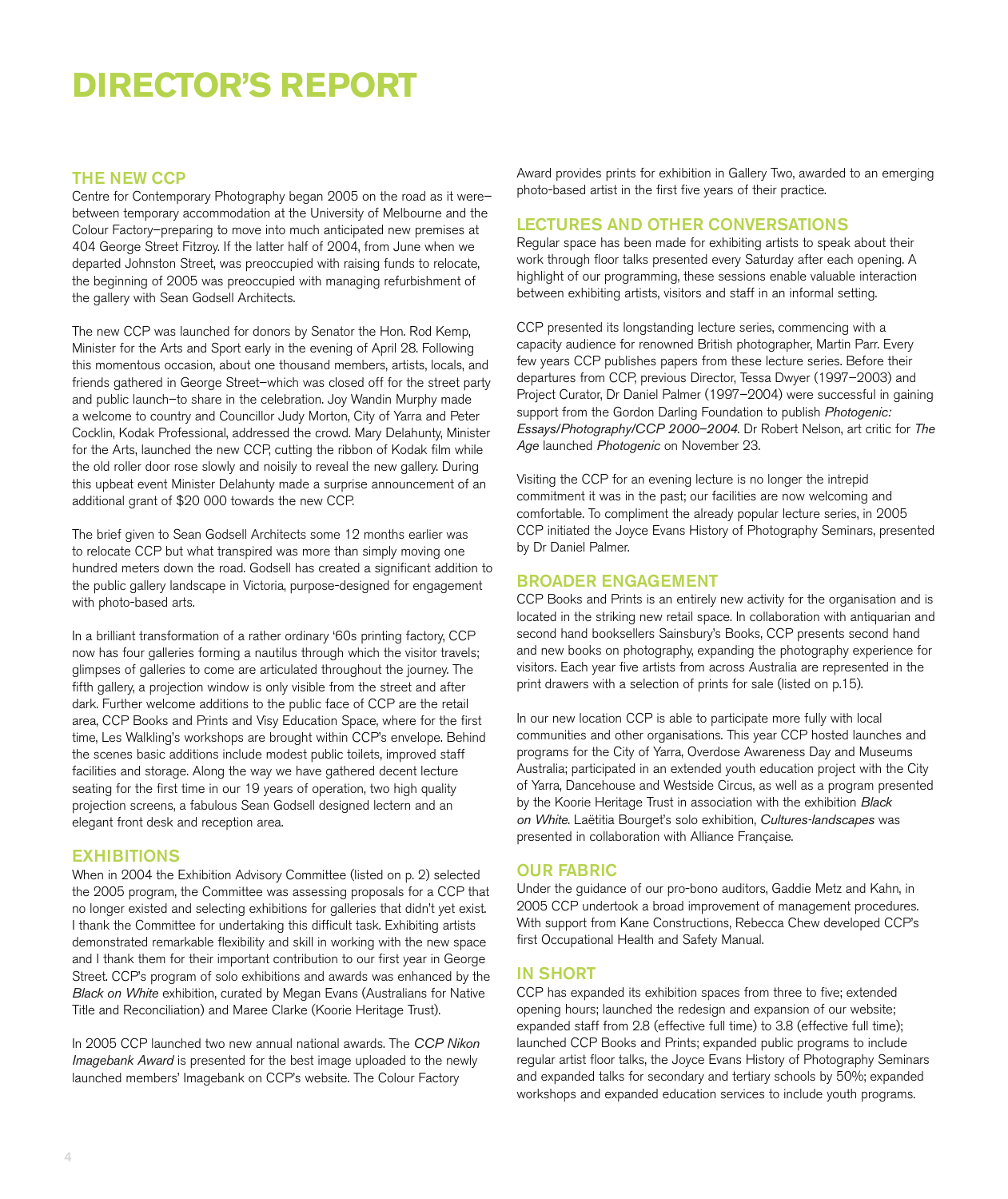Membership has grown by 44% and all of which has been witnessed by increased visitation to CCP in 2005 of almost 50%.

#### IN PRAISE

Relocating CCP and the excitement that has been generated by the new space has permitted expansion of all our activities. This has been a huge task.

In establishing the new CCP, invaluable technical support was provided by Nick Mantovinovic and staff at Audiophile and Andrew Richardson of One Hundred Lux. Rowan Cocheran of Prodigious Concepts established and continues to guide our audiovisual services. On an ongoing basis Australian Centre for the Moving Image supports CCP through the loan of projectors.

I thank longstanding sponsors who made the journey to the new CCP– Nikon, Leica and Qnix. I welcome and thank new sponsors, Kodak and Colour Factory. Thank you to Shane Golding of High Performance Window Films, who with extraordinary generosity and skill has created and donated CCP's permanent and changing signage.

To Arts Victoria, the artists who donated their work for CCP's 2003 Stellar Auction, the many private donors, all of whom enabled CCP to be rehoused securely for 13 years, as well as foundations and businesses that showed confidence in CCP, I offer our gratitude. 2005 was also the second year of welcome increased support through the Visual Arts and Craft Strategy of both the Commonwealth and State Governments; support that has been critical in establishing CCP in new and secure premises for 13 years.

Naming rights donors are thanked for lending not only their financial support, but also their good names to the new CCP. I acknowledge and thank Naomi Milgrom and John Kaldor, supporters in memory of Morry Bardas, the Helen Macpherson Smith Trust, Bill Lasica and Loti Smorgon.

Special thanks are due to Barrie Barton of Flaunt, who created the biggest street party in the service and history of photography, on 28 April 2005.

I acknowledge and thank the CCP Board (listed p. 2) who made this move possible, including those Members who retired in 2005 and who are greatly missed. Invaluable assistance was and continues to be given by the dedicated and good-natured volunteers (listed p.2) who pitched in with great gusto to move and re-establish CCP.

Working in a small arts organisation, engaging with and encouraging artists, audiences, volunteers and supporters, is both thrilling and demanding. I thank CCP staff for their intelligent, flexible and joyous contributions: Maggie Finch who brought the front desk to life; Estelle Ihász who breathed new life into the CCP website; Darren Sylvester who consistently makes us look better than our publications budget allows; Margaret Riddle who wisely watches over income and outgoing; Karra Rees who skilfully supports both artists and visitors and finally, the extraordinary Rebecca Chew who holds everything together.

Naomi Cass May 2006



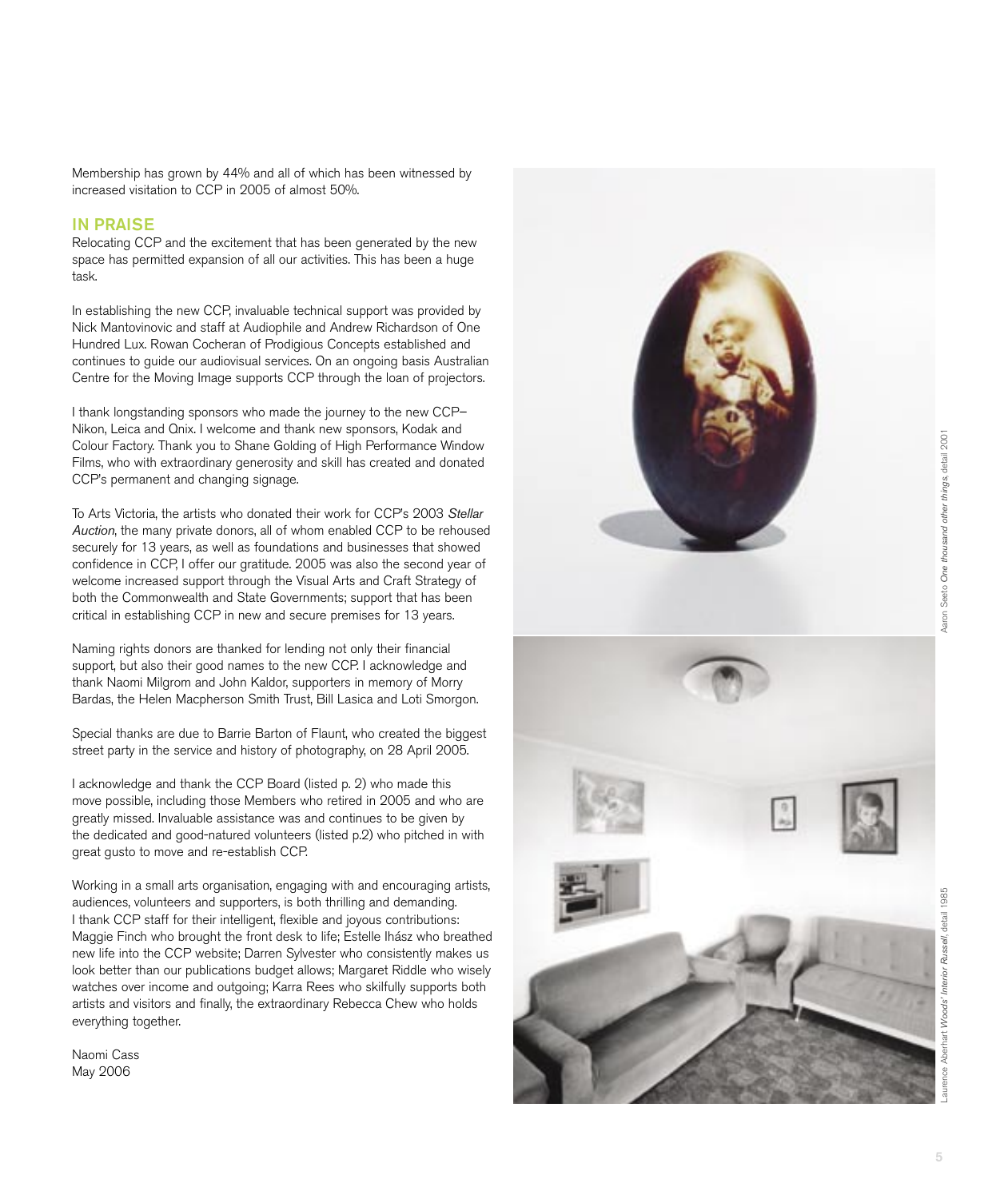## **EXHIBITION PROGRAM**

Further details of each exhibition available online at www.ccp.org.au

#### FRIDAY 29 APRIL ➔ SATURDAY 28 MAY

#### GALLERY 1 & 2 The Great Leap Forward Selina Ou & Matthew Sleeth Media

Khalil Hegarty, 'Photo Finish', Melbourne Magazine, April 2005: 12.

Alex McDonald, 'Snap Happy', State of the Arts, April–June 2005: 86–90.

Naomi Cass interview with Richard Watts, 'Smartarts', Radio 3RRR, Thursday 21 April 2005, 10am: 102.7FM.

Author unknown, 'Melbourne: Our pick', The Weekend Australian Financial Review, 22–25 April 2005: L23.

"On Show", Melbourne Yarra Leader, 25 April 2005: 13.

Megan Backhouse, 'New home for photography centre', The Age: Metro, 27 April  $2005.8$ 

Natalie King, 'The Sunday Show', Radio ABC 3LO Melbourne, May 2005: 774AM. Megan Backhouse, 'Centre for Contemporary Photography', The Age (Melbourne) Magazine, 5 May 2005, No. 7: 101.

'Photography', The Age (Melbourne) Magazine, June 2005: No. 8: 14.

'News happenings', Artichoke, 2005, No. 11: 35.

#### Catalogue

The Great Leap Forward, text by Dr Daniel Palmer, 14 x 15 cm catalogue, colour reproductions, 9pp.

#### GALLERY 3 2005 Kodak Autumn Salon

#### Media

Khalil Hegarty, 'Photo Finish', Melbourne Magazine, April 2005: 12.

Naomi Cass interview with Richard Watts, 'Smartarts', Radio 3RRR, Thursday 21 April 2005, 10am: 102.7FM.

Author unknown, 'Melbourne: Our pick', The Weekend Australian Financial Review, 22–25 April 2005: L23.

Megan Backhouse, 'New home for photography centre', The Age: Metro, 27 April 2005: 8.

Natalie King, 'The Sunday Show', Radio ABC 3LO Melbourne, May 2005: 774AM.

Megan Backhouse, 'Centre for Contemporary Photography', The Age (Melbourne) Magazine, 5 May 2005, No. 7: 101.

'Photography', The Age (Melbourne) Magazine, June 2005: No. 8: 14.

'News happenings', Artichoke, 2005, No. 11: 35.

#### **Catalogue**

2005 Kodak Autumn Salon, 20 x 20 cm catalogue, black and white reproductions, 7pp.

#### **GALLERY 4** The One Thousand Other Things Aaron Seeto

#### Media

Khalil Hegarty, 'Photo Finish', Melbourne Magazine, April 2005: 12.

Naomi Cass interview with Richard Watts, 'Smartarts', Radio 3RRR, Thursday 21 April 2005, 10am: 102.7FM.

Author unknown, 'Melbourne: Our pick', The Weekend Australian Financial Review, 22–25 April 2005: L23.

Megan Backhouse, 'New home for photography centre', The Age: Metro, 27 April 2005: 8.

Natalie King, 'The Sunday Show', Radio ABC 3LO Melbourne, May 2005: 774AM. Megan Backhouse, 'Centre for Contemporary Photography', The Age (Melbourne) Magazine, 5 May 2005, No. 7: 101.

'Photography', The Age (Melbourne) Magazine, June 2005: No. 8: 14.

'News happenings', Artichoke, 2005, No. 11: 35.

#### PROJECTION WINDOW Takin' a Shot Brendan Lee

#### Media

Khalil Hegarty, 'Photo Finish', Melbourne Magazine, April 2005: 12.

Naomi Cass interview with Richard Watts, 'Smartarts', Radio 3RRR, Thursday 21 April 2005, 10am: 102.7FM.

Author unknown, 'Melbourne: Our pick', The Weekend Australian Financial Review, 22–25 April 2005: L23.

Megan Backhouse, 'New home for photography centre', The Age: Metro, 27 April 2005: 8.

Natalie King, 'The Sunday Show', Radio ABC 3LO Melbourne, May 2005: 774AM. Megan Backhouse, 'Centre for Contemporary Photography', The Age (Melbourne) Magazine, 5 May 2005, No. 7: 101.

'Photography', The Age (Melbourne) Magazine, June 2005: No. 8: 14.

'News happenings', Artichoke, 2005: No. 11: 35.

#### FRIDAY 10 JUNE ➔ SATURDAY 16 JULY

GALLERY 1 The Chosen Cherine Fahd

#### Media

Stewart Hawkins, 'Out of a Plethora of Images, a Gallery Goes for the Heart' The Weekend Australian Financial Review, 2–3 July 2005: 31.

Chris Reid, 'CCP renewed', Real Time, August–September 2005, No. 68: 55.

#### **Catalogue**

The Chosen, texts by Linda Michael, 24.5 x 19 cm catalogue, colour reproductions, 32pp.

GALLERY 2 Black on White Curated by Megan Evans and Maree Clarke, Artists: Brook Andrew, Lisa Bellear, Mervyn Bishop, Dianne Jones, Gayle Maddigan and Christian Thompson

#### Media

Kathryn Kernohan, 'Coming Back on the Next Wave', The Melbourne Times, June 2005, No. 22: 18.

Stewart Hawkins, 'Out of a Plethora of Images, a Gallery Goes for the Heart' The Weekend Australian Financial Review, 2–3 July 2005: 31.

Chris Reid, 'CCP renewed', Real Time, August–September 2005, No. 68: 55.

Terence McCarthy, 'A Political Poet Looks to the Future', Agora: The Magazine for La Trobe University Graduates, 2005: 44–45.

#### **Catalogue**

Black on White: An exhibition of photographs by Aboriginal artists representing non-Aboriginality, texts by Naomi Cass, Megan Evans, Dr Tony Birch and artist statements, 20 x 20 cm catalogue, colour reproductions, 18pp.

#### GALLERY 3 Lyric Theatre Siri Hayes

#### Media

Robert Nelson, 'Paean to the noble weed', The Age, 15 June 2005: 6.

Chris Reid, 'CCP renewed', Real Time, August–September 2005, No. 68: 55.

#### **Catalogue**

Lyric Theatre, text by Phip Murray, A4 size catalogue, colour reproduction, 2pp.

#### GALLERY 4 1:1 Simon Disler

#### Media

Chris Reid, 'CCP renewed', Real Time, August–September 2005, No. 68: 55.

#### PROJECTION WINDOW Suspense Annie Wilson

#### Media

Robert Nelson, 'Night-time Tumble', The Age: Metro, 8 July 2005: 4.

Chris Reid, 'CCP renewed', Real Time, August–September 2005, No. 68: 55.

#### FRIDAY 22 JULY ➔ SATURDAY 3 SEPTEMBER

#### GALLERY 1 Stay Young Lyndal Walker

#### Media

Megan Backhouse, 'Lyndal Walker', The Age: (Melbourne) Magazine, 9 July 2005: 86. Richard Watts, 'Naked Ambition', MCV, 15 July 2005: No. 237: 9.

Lyndal Walker interview with Richard Watts, 'Smartarts', Radio 3RRR, 21 July 2005, 10am: 102.7FM.

Alex Mc Donald, (2003, July 28–last update), 'So fresh and so clean', (State of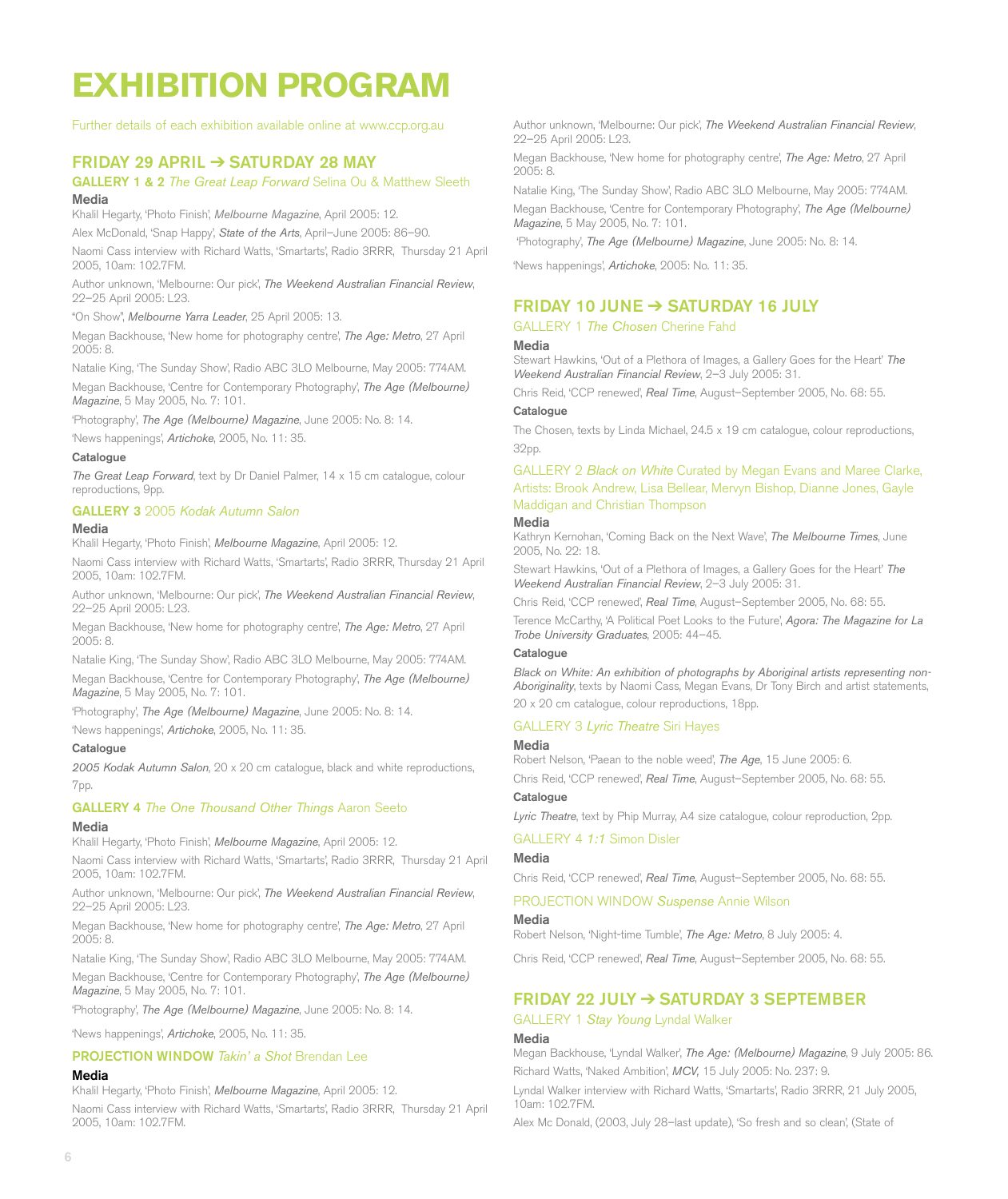the Arts), Available: http://www.stateart.com.au/sota/hit-list/default.asp?fid=3638 (Accessed: 2005, July 28).

Robert Nelson, "Snapshot of male youth", The Age: Metro: Sightlines, 19 August 2005: 15.

(2005, August) 'Look', (Three Thousand) Available: http://www.threethousand.com.au/ archive/2005/august/issue017/ (Accessed: 2005, August 22).

Lyndal Walker interview with Ralph Mclean, Television Channel 31, 25 August 2005, 10pm.

'What's On: Melbourne; Our pick', The Australian Financial Review: Life & Leisure, 26–28 August, 2005: 16.

'Popcorn Taxi', Television Channel 31, 1 September 2005.

Dr Daniel Palmer, 'Looking Back: Solo Shows', Frieze, January–February 2006: 120. **Catalogue** 

Stay Young, text by Lucinda Strahan, A4 size catalogue/postcards, colour reproductions, 2 pp.

#### GALLERY 2 & 3 2005 Leica/CCP Documentary Photography Award Media

Claire Halliday, 'Win for Photography Under Fire', The Age: A2, 7 May 2005: 4. 'Latest Australian Photo Industry News', PICA Grapevine Newsletter, Tuesday, March 29, 2005 Issue No. 125, Available: http://www.photoimaging.com.au (Accessed: 29 March 2005)

'Arts Calendar', Limelight, July 2005: 19.

(2003, July 26–last update), "Winner of the 2005 Leica/CCP Documentary Photography Award announced" (State of the Arts), Available: http:// www.stateart.com.au/sota/news/default.asp?fid= (Accessed: 2005, July 28).

Megan Backhouse, 'Everton wins Leica/CCP award', The Age, 27 July 2005: 19.

'What's On: Melbourne; Our pick', The Australian Financial Review: Life & Leisure, 26–28 August, 2005: 16.

Cover illustration: Simon O'Dwyer, Big Trouble, December 05/ January 06.

Isobel Crombie, 'Photography in Australia' Encyclopedia of Twentieth-Century Photography: Volume 1, A-F Index, Lynne Warren (ed.), Routledge, London, 2006: 90.

Anna Daly, 'Leica/CCP Documentary Photography Award', Photofile, No. 76, Summer 2006: 96.

#### **Catalogue**

2005 Leica/CCP Documentary Photography Award, texts by Naomi Cass and Kyla McFarlane, 21 x 10 cm catalogue, colour reproductions, 23pp.

#### GALLERY 4 Pass Susan Long

PROJECTION WINDOW UNIVERSAL LANGUAGE: alternate reality Arlo Mountford

#### FRIDAY 9 SEPTEMBER ➔ SATURDAY 22 OCTOBER

#### GALLERY 1 Laurence Aberhart: Selected Works

#### Media

Megan Backhouse 'Laurence Aberhart' The Age: (Melbourne) Magazine: Galleries, 5 September 2005, no.11 : 106.

'New Exhibitions', Entertainment Guide: The Age, 16 September 2005: 14.

#### GALLERY 2 All Prize Winners Paraded Jo Grant

Media

'New Exhibitions', Entertainment Guide: The Age, 16 September 2005: 14. Megan Backhouse, 'Shows and telling', The Age, Review: Around the galleries, 8 October 2005: 7.

#### GALLERY 3 Photographs (Sun Series) Marco Fusinato

#### Media

'New Exhibitions', Entertainment Guide: The Age, 16 September 2005: 14.

Dr Daniel Palmer, 'Looking Back: Solo Shows', Frieze, January–February 2006: 120.

#### GALLERY 4 Cultures–Landscapes Laëtitia Bourget

#### Media

'New Exhibitions', Entertainment Guide: The Age, 16 September 2005: 14. Penny Webb, 'Manipulated footage', The Age, Metro: Sightlines, 7 October 2005: 16. Dani Valent, 'Cultures -Landscapes', Good Weekend: The Age Magazine: 10 Things to do, 8 October 2005: 17.

#### **Catalogue**

Culture-Landscapes, text by Stéphanie Eligert and artist statements, 17.5 x 12 cm catalogue, colour reproductions, 11pp.

PROJECTION WINDOW RSVP Robin Hely

#### FRIDAY 28 OCTOBER ➔ SATURDAY 17 DECEMBER

#### GALLERY 1 Couples Kijeong Song

#### Media

'Art and About: It Takes Two', The Saturday Age: A2, 12 November 2005: 5. Robert Nelson, 'Sightlines: Critical Guide', The Age: Metro: Arts & Culture, 4 November 2005.

'Highlights'. Art Gallery Guide Australia, November/ December 2005: 82.

'Arts & Entertainment', Fifty-Plus News, December 2005: 25.

#### GALLERY 2 COLOUR FACTORY AWARD Leyla Stevens

#### Media

"Colour Factory advertisement", Art Almanac, August 2005: 103.

Megan Backhouse 'New prize in the picture' The Age: Metro: Arts & Culture 24 August 2005: 19.

Robert Nelson, 'Sightlines: Critical Guide', The Age: Metro: Arts & Culture, 4 November 2005.

'Highlights'. Art Gallery Guide Australia, November/ December 2005: 82.

'Arts & Entertainment', Fifty-Plus News, December 2005: 25.

#### GALLERY 3 I did it for you Jane Burton

#### Media

Robert Nelson, 'Sightlines: Critical Guide', The Age: Metro: Arts & Culture, 4 November 2005.

'Galleries', The Sunday Age: Preview, 6 November 2005.

'Highlights'. Art Gallery Guide Australia. November/ December 2005: 82.

'Arts & Entertainment', Fifty-Plus News, December 2005: 25.

Ashley Crawford, 'Jane Burton: I Did It For You', The Sunday Age: Preview, 4 December 2005: 22–23.

#### GALLERY 4 Walk in Silence Mart Lebedev, Thuy Vy and Rocket

#### Media

Robert Nelson, 'Sightlines: Critical Guide', The Age: Metro: Arts & Culture, 4 November 2005.

'Highlights'. Art Gallery Guide Australia. November/ December 2005: 82.

'Arts & Entertainment', Fifty-Plus News, December 2005: 25.

#### PROJECTION WINDOW Post War Retro Steven Siewert

#### Media

Robert Nelson, 'Sightlines: Critical Guide', The Age: Metro: Arts & Culture, 4 November 2005.

'What's On: Melbourne: Our Pick', The Australian Financial Review: Life & Leisure, 4–6 November 2005.

'Stop Press: Winners', Art Monthly Australia, No. 185, November 2005: 2.

'Highlights'. Art Gallery Guide Australia. November/ December 2005: 82.

'Arts & Entertainment', Fifty-Plus News, December 2005: 25.

'Must Do: The Latest in Events and Experiences, Sights, Tastes and Sounds' Sunday Herald Sun: Sunday Magazine, 4 December 2005: 10.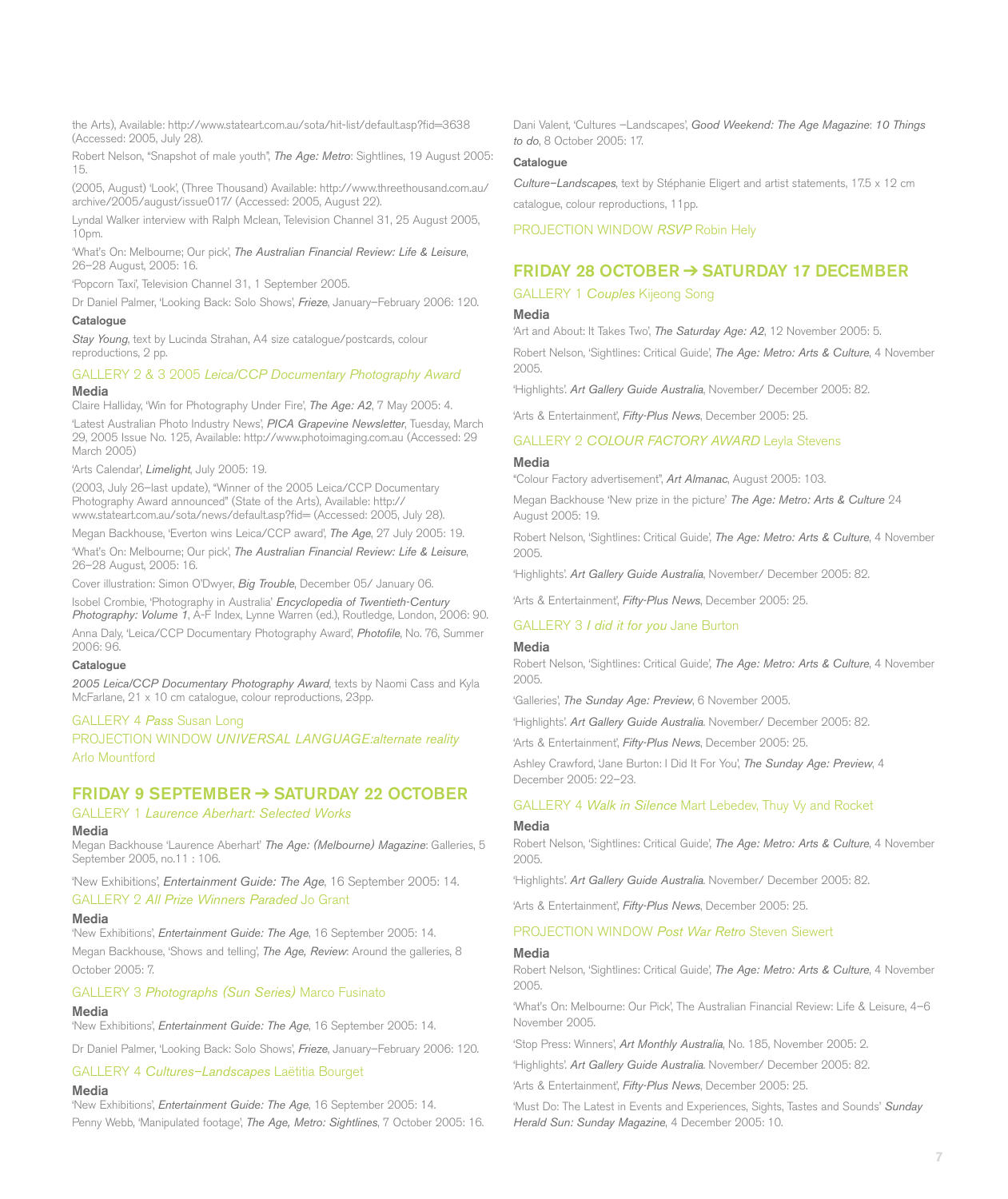## **2005 LECTURE SERIES**

Martin Parr Photobiography

Justin Clemens The Purloined Veil: Notes on an Image

### Is Documentary Still Credible?

Jesse Marlow, Kyla McFarlane & Jacqui Vicario Chaired by Helen Frajman

### Fraser Macdonald

Marxism and the Art of Geopolitics: The Later Photography of Paul Strand



CHERINE FAHD, SIRI HAYES, BLACK ON WHITE, SIMON DISLER, ANNIE WILSON I really enjoyed myself today, love the set-up and the visual room. Tamara Walker, Koorie heritage trust and Jessica Lovett-Murray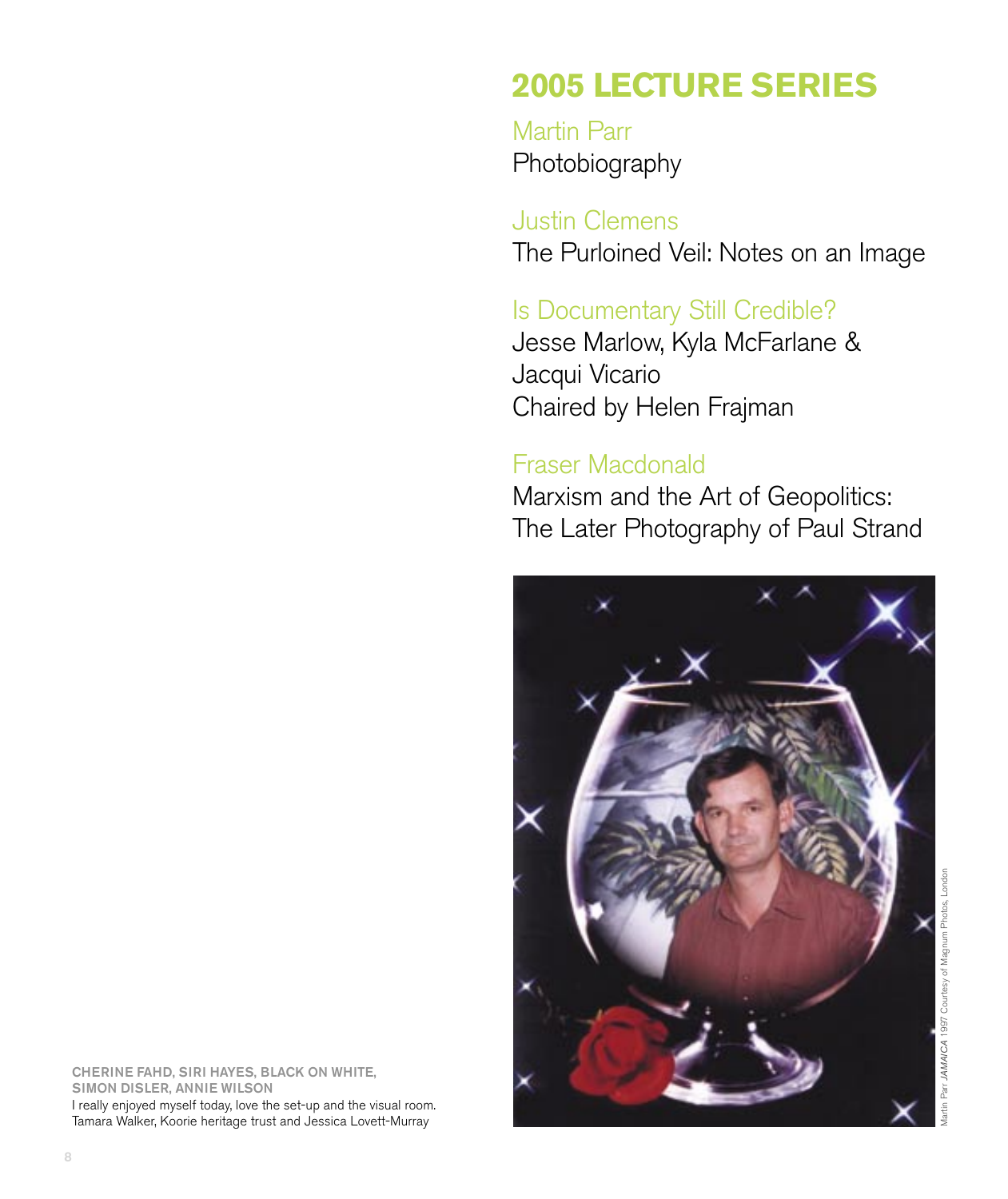#### MARTIN PARR

### Photobiography

### 5 October 2005

Martin Parr (UK) is one of the most celebrated photographers today. Respected in art circles and the documentary sector alike, his images of the everyday are ironic and amusing, yet somehow tender and sympathetic. Brilliant satires of contemporary life, his photographs engage and communicate with diverse audiences and have earned him an international reputation for his unique style and vision.

Parr has exhibited extensively since the early 1970s. Numerous publications work are of his available and his images are included in magazines and newspapers all over the globe. He became a full member of the prestigious Magnum Photographic Corporation in 1994.

More recently, Parr has curated exhibitions of other photographers' work and photographed commercial fashion. He has also been developing his interest in the moving image, making several films including a video clip for the Pet Shop Boys. In 2004, he was appointed Professor of Photography at the University of Wales, Newport Campus and in the same year he was Guest Artistic Director for Rencontres D'Arles. Currently, an impressive retrospective of his work (initiated by the Barbican Art Gallery and National Museum, in 2002) is travelling Europe and he is working on a book exploring the relationship between Mexican and American culture.

#### Media

Chris Johnston, 'Too Close For Comfort', The Age: Metro, 4 October 2005: 14.

#### JUSTIN CLEMENS

The Purloined Veil: Notes On An Image 9 November 2005

Justin Clemens discusses an advertising poster, which he describes as the most graffitied image in Paris over the New Year period 2003–4. The advertisement is a photograph of a couple on a couch, the woman in lingerie, the man reclining with a camera; a familiar and perhaps even innocuous image these days. If some Parisians still seem to believe that daubing "Down with ads!" has some kind of beneficial political significance, the mutilations inflicted on this poster differed from the usual sorts of defacement in their focus and intensity. "Leave this guy," the graffiti-artists advised, "this ad is sexist". The anthropologist Michael Taussig has noted that public monuments are often only noticed after they've been defaced; otherwise, they simply disappear into their environment, subject to Walter Benjamin's dictum that architecture is the epitome of "an art experienced by the mass in a state of distraction". A number of questions follow: why bother defacing this stuff at all? Who really cares that much about an advertising image? And, perhaps: are some images precisely designed to encourage their own destruction?

Justin Clemens has written extensively on psychoanalysis, philosophy and art. His recent books include The Mundiad (Black Inc, 2004) and, with Dominic Pettman, Avoiding the Subject (Amsterdam UP, 2004). He teaches at Deakin University, and is the art critic for The Monthly.

#### Media

'Eight Days', The Sunday Age: Preview, 6 November 2005.

#### JESSE MARLOW, KYLA MCFARLANE AND JACQUI VICARIO

#### Is Documentary Still Credible? 23 November 2005

With the advent of digital technologies, is the traditional notion of documentary photography, developed in 1930s America, simply anachronistic, a romantic longing for a simpler age? How might documentary be defined in a contemporary context: is documentary black and white, a narrative series, an unconstructed environment, the truth? Clearly there is still interest in documentary as evidenced by the huge audiences for Reportage and the Leica/CCP Documentary Photography Award. In 2005 the Leica/CCP Documentary Photography Award was, for the first time in its ten-year history, extended to include digital as well as analogue processes. However, much was made of the photographers need to declare the verisimilitude of their work, that it was not digitally manipulated. In this panel discussion an artist, writer, curator and picture editor gathered to discuss what documentary might mean in theory and practice at the beginning of the twenty-first century.

Helen Frajman is an independent curator and editor of photography, and director of Melbourne's M.33 photo agency. Jesse Marlow is a Melbourne based documentary photographer. He is a member of Australia's leading documentary agency Oculi and is in the process of publishing his second book Wounded. Dr Kyla McFarlane is Curator/exhibitions at Monash University Museum of Art and was previously a pictorial editor at The Age. Her essay Attending to the Real: Documentary Photography Now accompanied the 2005 Leica/CCP Documentary Photography Award exhibition. Jacqui Vicario is Picture Editor of the Sunday Magazine, Sunday Telegraph and the organiser of the annual Reportage Festival, initiated in Sydney in 1999.

#### Media

Kyla McFarlane interview with Richard Watts, 'Smartarts', Radio 3RRR, Thursday 17 November 2005, 11am: 102.7FM.

Susan Lowish, 'Genevieve Grieves', un Magazine, Issue 7, Autumn 2006: 28.

#### FRASER MACDONALD

#### Marxism and the Art of Geopolitics: The Later Photography of Paul Strand 7 December 2005

The reputation of Paul Strand (1890–1976) as one of the twentieth century's most notable photographers is based largely on abstract works made at the outset of his career. His later work, which dealt with apparently more naturalistic subjects, has attracted comparatively little attention. In his lecture Fraser MacDonald argues that this uneven construction of Strand's genius is a legacy of his liminal status as a Marxist exile from McCarthyite America after 1949. This paper attempts to engage Strand's post-war photography on aesthetic and geopolitical grounds, by attending to the relationship between his Communist politics and his modernism. In particular, MacDonald uses Strand's 1962 book on the Scottish Hebrides to show how his seemingly straight treatment of rural sociality and folkloric knowledge became the vehicle for a critique of NATO militarism.

Fraser MacDonald is a lecturer in cultural and historical geography in the School of Anthropology, Geography and Environmental Studies at the University of Melbourne. He studied at the Universities of Glasgow and Oxford and held a research fellowship at the University of Aberdeen before moving to Australia in 2004. A recent paper, Paul Strand and the Atlanticist Cold War appeared in the journal History of Photography.

#### Media

Richard Watts, 'Smartarts', Radio 3RRR, Thursday 31 November 2005, 9am–12pm: 102.7FM.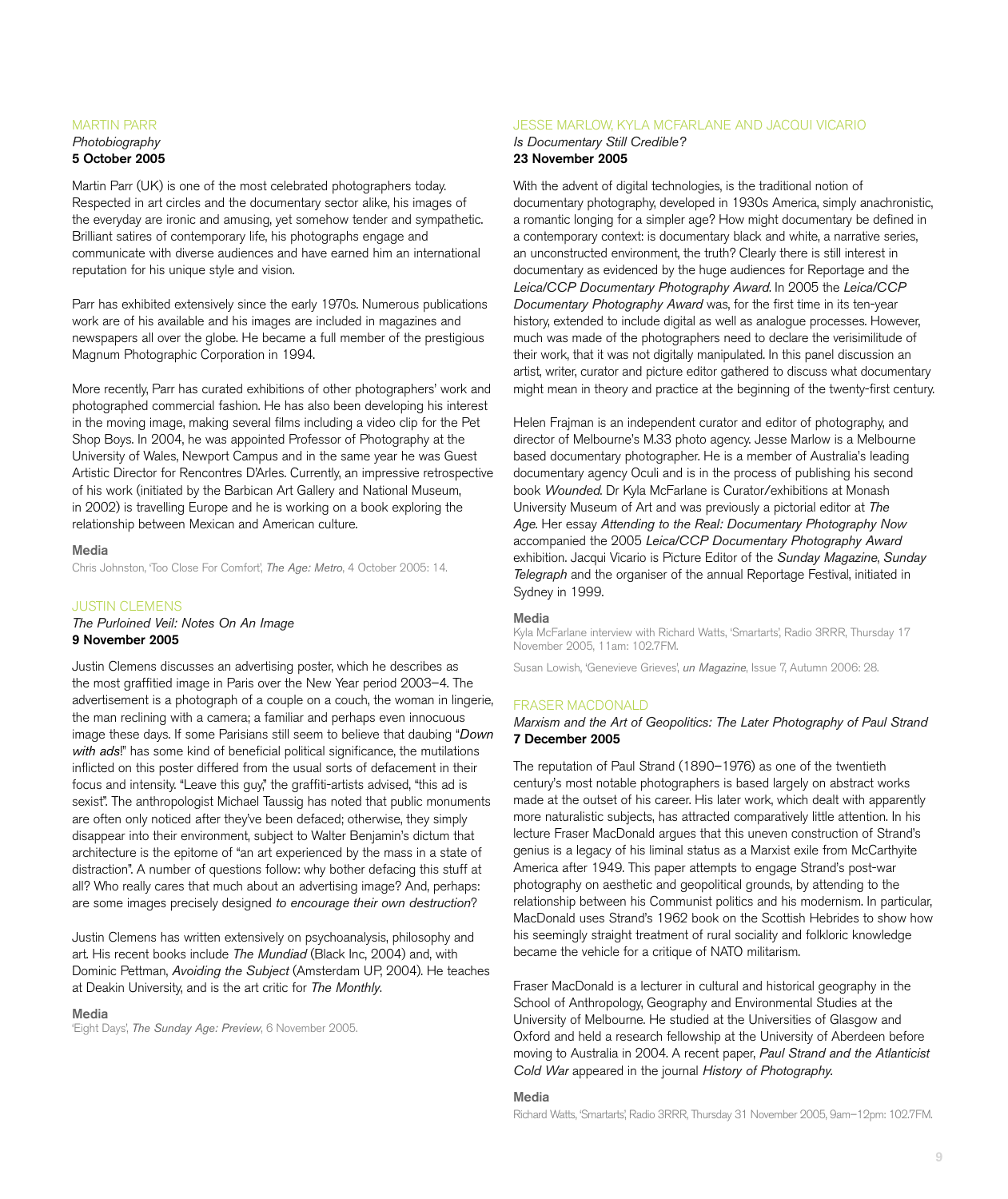### **JOYCE EVANS HISTORY OF PHOTOGRAPHY SEMINARS**

The Joyce Evans History of Photography Seminars, coordinated by Dr Daniel Palmer, were presented for the first time in 2005.

The 2005 Joyce Evans History of Photography Seminars were designed to offer insights into key themes in the history of photography. Befitting the context of an active exhibiting space, the emphasis was on changing ideas about the medium and how this has informed contemporary photo-based practice both in Australia and internationally. Seminar titles included:

#### THE CONCEPTION OF PHOTOGRAPHY

- The prehistory of photography before its public announcement in 1839 •
- Conception or invention? •
- Nineteenth century uses of photography (portraiture, colonialism, etc.) •
- Notion of the photograph as an 'index' •
- Roland Barthes' concepts of the 'punctum' and 'that-has-been' tense of photography •

#### PHOTOGRAPHY AND SURREALISM

- French Surrealism 1920–30s: Man Ray, Eugene Atget, Brassaï, Hans Bellmer, etc. •
- Freud's 'uncanny' and the surrealist 'marvellous' •
- Photography as 'automatic writing' and the 'optical unconscious' •
- The female body in Surrealism, and photography as a 'theatre of desire' (Anne Marsh) •
- The surrealist impulse in fashion photography

#### MODERNIST AUSTRALIAN PHOTOGRAPHY

- Photography and modern Australia, from Pictorialism to Industry •
- The influence of European 'new photography' in the interwar period •
- Harold Cazneaux, Max Dupain, Olive Cotton, Wolfgang Sievers, David Moore •
- Case study of Max Dupain's Sunbaker (1937) •

#### DOCUMENTARY PHOTOGRAPHY: POLITICAL, EMOTIONAL, **CONCEPTUAL**

- The social origin of 'documentary' (Jacob Riis, Lewis Hine, Dorothea Lange, Walker Evans, etc.) and the emergence of the 'documentary style' •
- The role of the picture magazines (Life, etc.) in the development of photojournalism •
- WWII, Henri Cartier-Bresson and Magnum Photoagency •
- The postmodern critique of 'concerned photography' •
- Contemporary approaches, including the Leica/CCP Documentary Photography Award •

#### CONTEMPORARY AUSTRALIAN PHOTOGRAPHY

- Development from the 1970s: from the personal is political to postmodern and beyond, viewed from a local and international perspective •
- Photography as contemporary art, and photography in the art market: Bill Henson, Tracey Moffatt, Rosemary Laing, Patricia Piccinini, Anne Zahalka, Selina Ou, etc. •
- Contemporary Indigenous photo-based art •
- The role of ACP and CCP •
- The impact of digital imaging and photography 'post-photography' •

The informative seminars were supported by a small reading guide, briefly introducing key theoretical points; each week combining a brief lecture presentation followed by an opportunity for discussion. The series of five seminars stimulated and challenged photographers, students, collectors and those with a passion for photography. The seminars were coordinated by Dr Daniel Palmer, Lecturer in the Theory Department of the Faculty of Art & Design at Monash University, and former Curator of Projects at the Centre for Contemporary Photography. Daniel has taught the history and theory of photography at both Monash University and the University of Melbourne and is well known for his writing in the area of contemporary photographic practice and is regularly invited to speak on photography. He has twice edited Photofile, and is the editor of the book Photogenic: Essays/Photography/CCP 2000–2004.

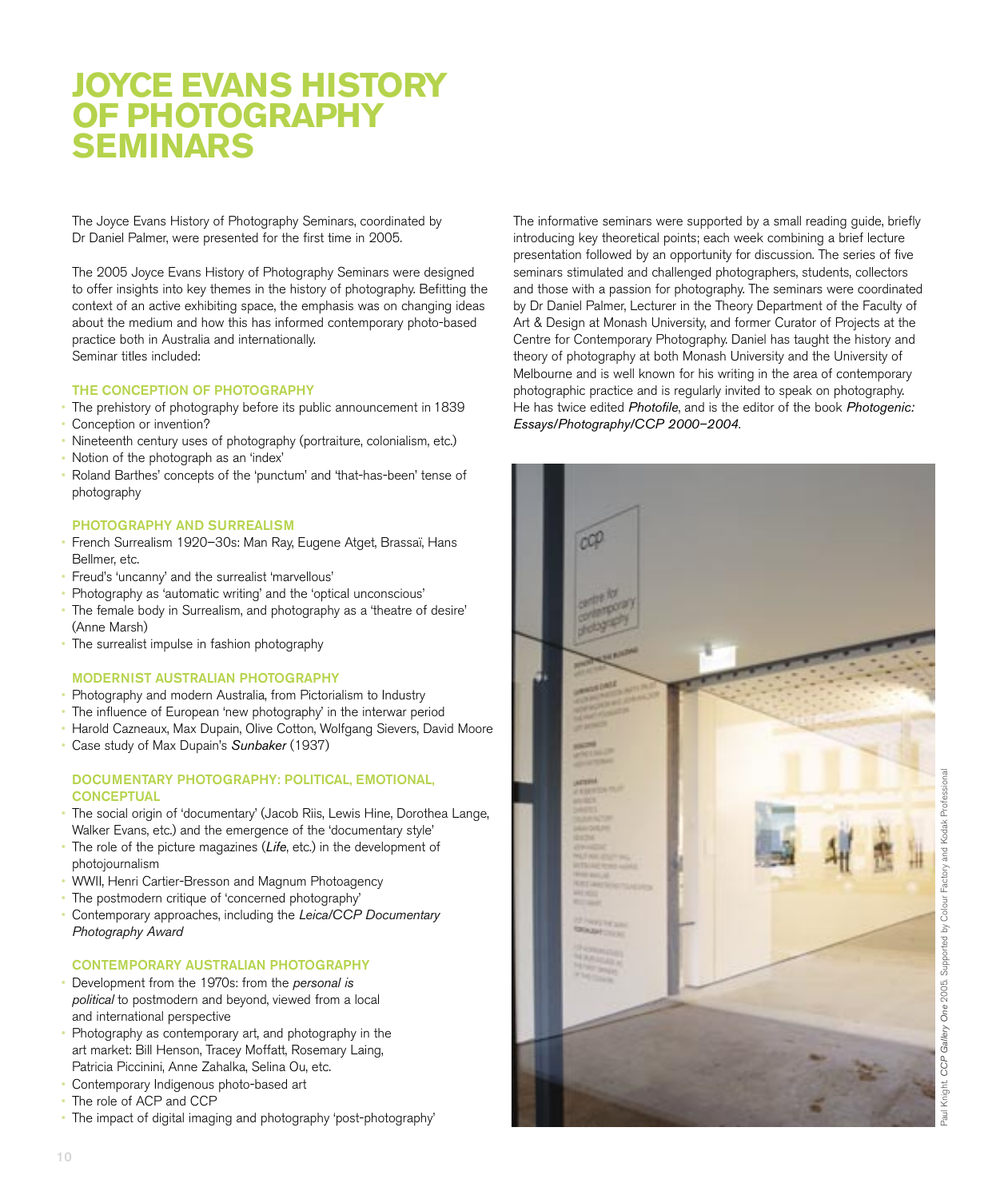## **ROTARY YOUTH ARTS PROJECT**

The Rotary Youth Arts Project (RYAP) was a cooperative project between arts organisations within the City of Yarra, bringing together Dancehouse, Westside Circus and Centre for Contemporary Photography. With support from the City and Rotary, young people in Yarra were invited to participate in a photography workshop.

Participants in the CCP program undertook an intensive seven-week course in documentary photography and digital imaging at the CCP presented by photographer Jessie Boylan. "Through this course", observes Boylan, "participants became aware of real issues facing the documentary photographer working with real situations, environments and methods of working. It was important for the photographers to realise that what they were doing was just as important for the dancers and circus workers as it was for them. They became aware of issues arising from working with cameras, working with available light, working with real people and within time restraints."

When participants commenced their course the scene was set for documentary photography at the CCP with the Leica/CCP Documentary Photography Award exhibition. Jessie Boylan introduced participants to a further range of current and historical approaches to documentary including some really hard-hitting classic images from photojournalism.

Following a brief introduction to digital photography and their Kodak Easy Share Cameras, participants went straight into the deep end, out into the world to take shots of real people in motion.

Photographers worked with fellow participants in the Dancehouse and Westside Circus programs. With permission from the dancers and circus participants the photographers participated in warm-ups and documented the dance and circus sessions. Photographers faced the hurdles of documentary photography, often working in low light conditions. In between sessions photographers took home disposable cameras to work with.

In only seven sessions participants worked with Boylan to produce images for exhibition at the CCP in the Visy Education Space, 29 September–8 October. Jessie Boylan made exhibition prints with generous assistance from Lab X. CCP staff worked with participants to understand the correct handling of photographs, installation principles and methods. The exhibition presented images taken during the RYAP dance and circus workshops.

At the exhibition launch participating photographers welcomed and thanked the dancers and circus performers. Support was also given by Lab X for providing prints, The Myer Foundation and Kodak for providing cameras.

LAURENCE ABERHART, JO GRANT, MARCO FUSINATO, LAËTITIA BOURGET, ROBIN HELY Thank you so much for your time in discussing the work with the Deakin classes. I really appreciate your support for students. Rachel Perry



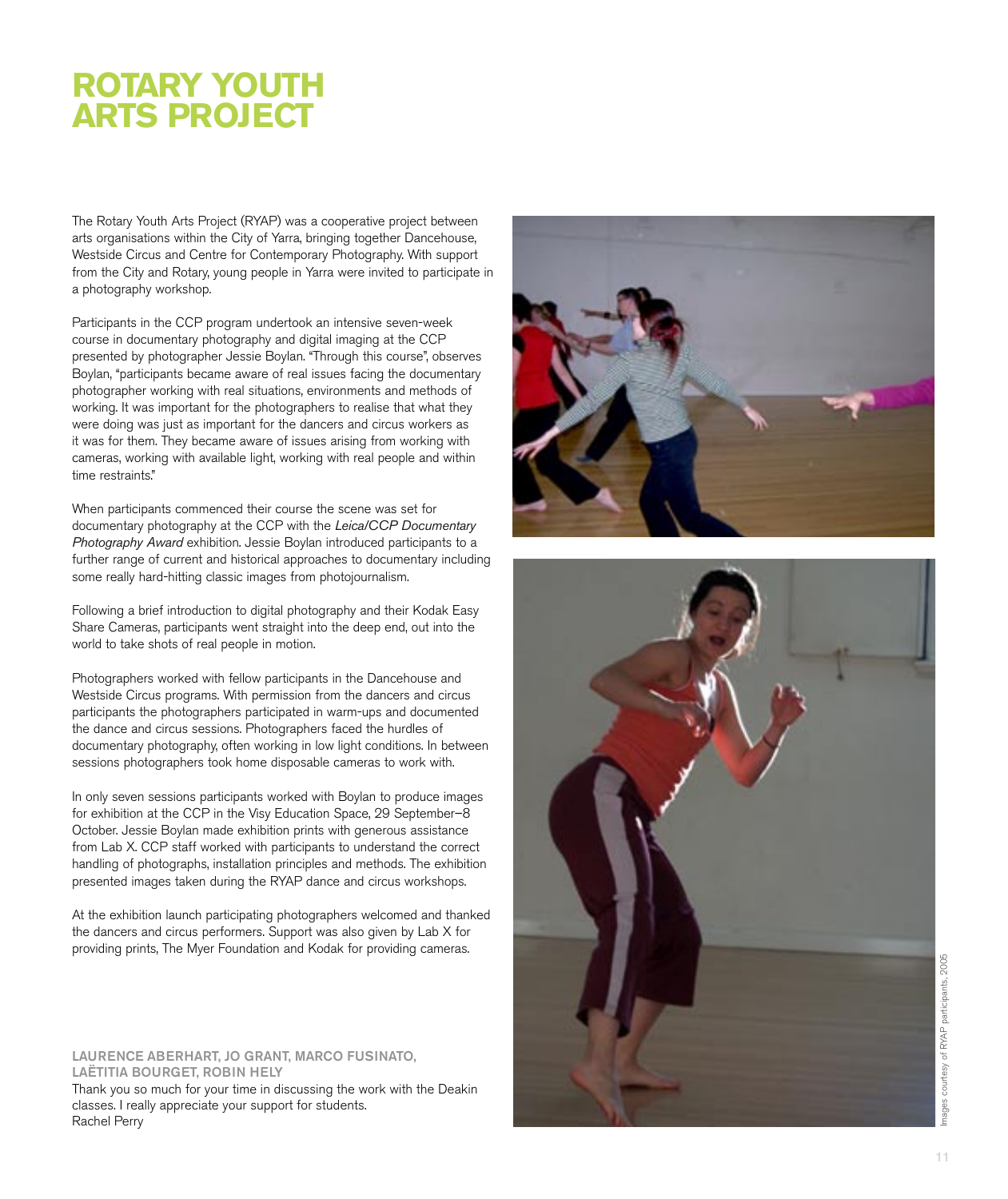### **WEEKEND WORKSHOPS WITH LES WALKLING**

#### INTRODUCTION TO DIGITAL IMAGING

#### 19–20 February & 23–24 July

This weekend workshop presents a comprehensive introduction to the principles and practice of digital imaging. It is specifically designed for photographers and artists relatively new to the world of digital imaging. Photographic analogies and practical examples demystify the digital process and provide a familiar interface between the new digital techniques and traditional artistic practice. The workshop provides a sophisticated guide to what is involved, what is possible and what is required.

#### BEYOND BASIC PHOTOSHOP

#### 19–20 March & 20–21 August

This weekend workshop is designed for photographers and artists already proficient with basic applications of Photoshop™ who now want to significantly extend their skills and knowledge. It provides a detailed overview of PhotoshopTM tools and techniques. Key concepts are developed with the aim of making them as accessible as possible through an emphasis on visual techniques.

#### COLOUR MANAGEMENT

#### 16–17 April & 17–18 Septermber

This weekend workshop presents a logical and comprehensive approach to accurately managing colour in a digital environment. It will answer questions such as: Why doesn't my print match my monitor? Why do colours look so different on different computers? What happens to my image when it is printed at a commercial laboratory? How can I correct these problems? How colour managed do I need to be? How do I set up a colour-managed workflow? Can colour management save me time and money? The workshop will help you understand how to accurately control and manage colour, and the suitability of different colour-management systems, strategies, software and hardware for your own needs.

#### DIGITAL CAPTURE

#### 14–15 May & 15–16 October

This weekend workshop presents a detailed investigation of digital capture in the field and studio. While digital cameras share many of the concerns of film technology, they also present a range of new problems. This workshop will help you understand these issues and to work constructively and productively with digital capture. Different working methodologies are compared and contrasted including RAW processing for the ultimate versatility and image quality.

#### THE DIGITAL FINE PRINT

#### 11–12 June & 12–13 November

This workshop explores the fine print in the age of digital imaging. Sophisticated digital techniques are employed to significantly expand the range of the fine print and its creative tradition. The finest analogue print making and digital imaging processes combine to produce prints of exquisite quality.

#### ADVANCED PHOTOSHOP

#### 09–10 July & 10–11 December

This workshop provides a critical overview of advanced PhotoshopTM techniques, production strategies and creative workflows. It is designed for professional photographers, artists and advanced amateurs who seek to creatively manage their digital processes for reliable, efficient and quality production.



KIJEONG SONG, LEYLA STEVENS, JANE BURTON, MART LEBEDEV, ROCKET AND THUY VY, STEVEN SIEWERT, MARGIT BRÜNNER. Lovely exhibits! A fantastic location. Bookstore is great. Awesome space. Laura, Perth WA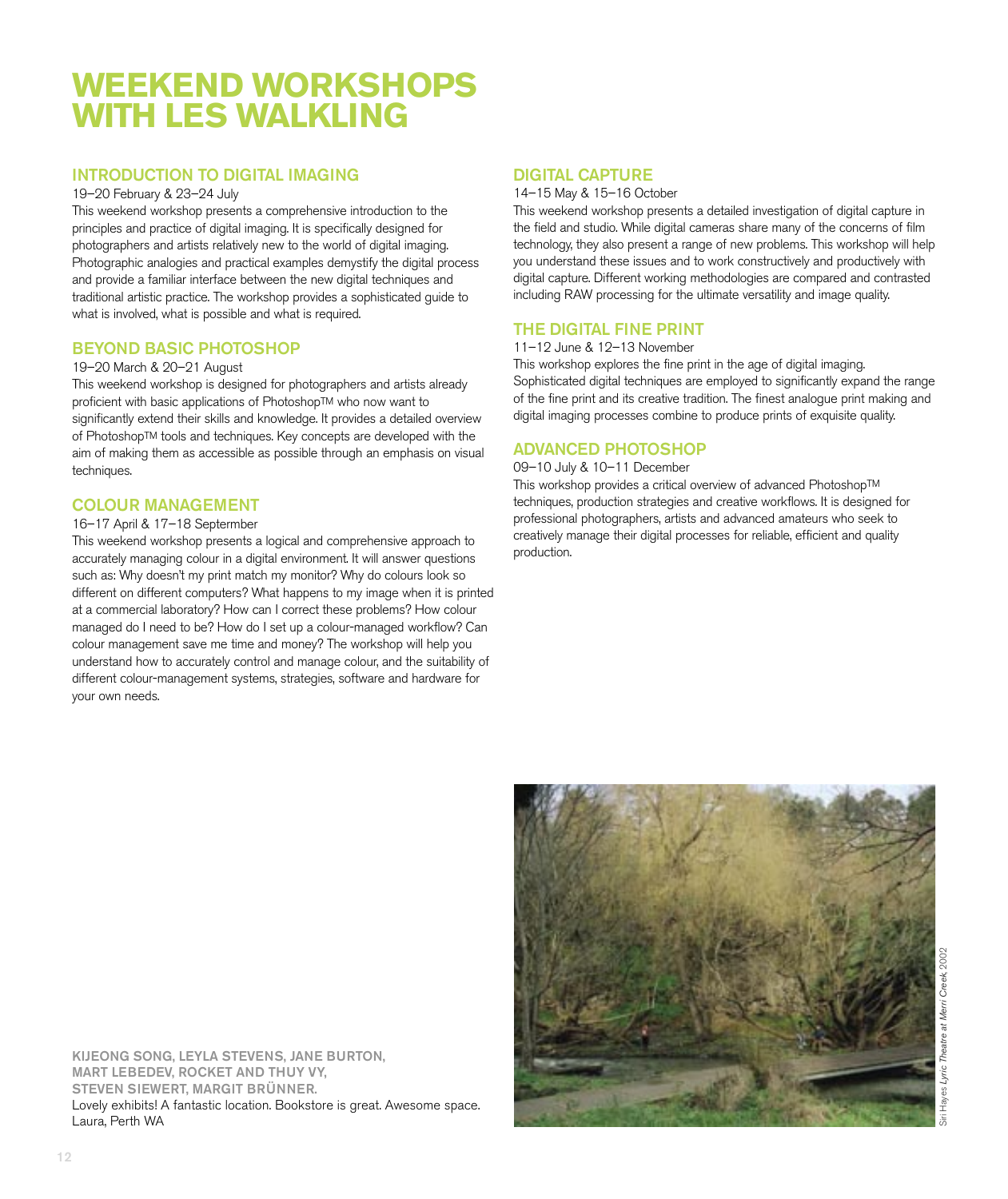## **TOURING PROGRAMS**

### **WEBSITE**

#### LEICA/CCP DOCUMENTARY PHOTOGRAPHY EXHIBITION AND AWARD

#### January–December

Featuring 15 contemporary Australian practitioners, the fourth biennial Leica/CCP Documentary Photography Exhibition and Award represented major national achievements attesting to the ongoing relevance of the documentary genre. In 2005, the fourth Award continued its tour of the country to Hervey Bay Regional Gallery, Bundaberg Arts Centre, Logan Art Gallery, Mildura Arts Centre and Horsham Regional Art Gallery.

#### **Catalogue**

Leica/CCP Documentary Photography Award, texts by Tessa Dwyer, Nikos Papastergiadis and artist statements, 14 x 14 cm catalogue, colour reproductions, 42pp.

To coincide with CCP's reopening in April, the website was redesigned, upgrading the outdated HTML, frame-based site. Collaborating with PHP programmer and new media artist Matt Gardiner, the website was designed and implemented by the CCP Communications Coordinator, Estelle Ihász. As well as a user-friendly, new look-and-feel interface, the website has a PHP-driven database Content Management System (CMS) to maintain CCP's ever-growing online exhibition archives and news items. The CMS was designed to work in conjunction with Macromedia DreamweaverTM, a WYSIWYG visual-based, web-editing program. A Macromedia FlashTM navigation was also created, giving the user a striking, easy to use and information rich, internet experience. An interactive section of the CCP website was also implemented, the CCP Nikon Imagebank. Members are able to login to the Imagebank, upload an image and associated information to a searchable PHP-driven database, accessible to all internet users around the world.





COP MA

#### CCP EXHIBITIONS TO MAY - 24 JUNE 2006



EXHIBITIONS WORKSHOPS AWARDS LECTURES PUBLICATIONS BOOK AND PRINT SALES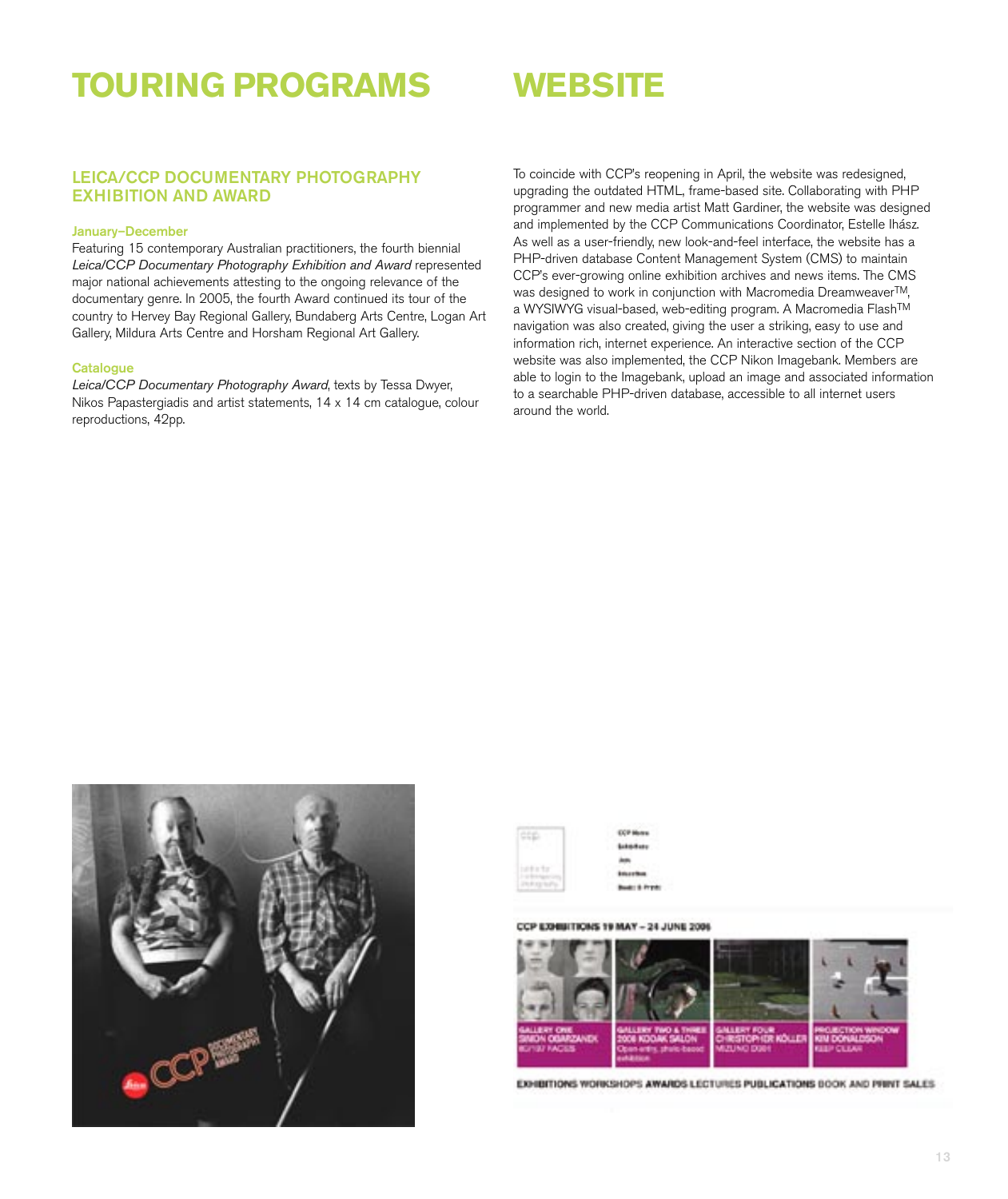### **PERFORMANCE REVIEW ACTIVITIES REPORT**

#### **EXHIBITIONS**

In 2005, CCP produced 24 exhibitions in total. Of these, 23 were presented on-site including five public art presentations. One touring project was presented at three interstate and three Victorian venues.

Eighteen of CCP's total exhibitions constituted solo projects, a further four were curated exhibitions and three were group exhibitions. Twelve exhibitions presented the work of international and interstate artists.

In total 411 artists participated in the exhibition program and 50% of the exhibition program was presented in partnership with other organisations and/or sponsors.

#### AWARDS

In addition to the annual Kodak Salon and the biennial Leica/CCP Documentary Photography Award, two new annual awards were launched in 2005 to coincide with CCP's re-opening.

An integral part of the CCP's program is to provide opportunities for emerging photo-based artists through education, professional development and exhibition. As part of this commitment CCP launched the national Colour Factory Award for emerging photographers sponsored by the Colour Factory. Awarded to an artist in the first five years of their practice, the winning artist is provided with exhibition prints produced by the Colour Factory and a solo show at CCP as part of the annual exhibition program.

The CCP Nikon Imagebank Award is presented for the best online image uploaded by a CCP member on the Imagebank page of CCP's website. CCP Imagebank is an online gallery of members' images, bringing a broad, new audience to the work of CCP members. The winner received a Nikon D70S Digital SLR camera and 18-70mm AF-S Nikkor lens.

#### **EDUCATION**

For over thirteen years, CCP has presented a unique education program that mixes practical instruction and theoretical debate.

In 2005, a total of 12 weekend workshops were offered by distinguished lecturer and artist Les Walkling over a two semester program. For the first time this program is now presented at the CCP. Les added the new Digital Capture course to the curriculum that proved extremely popular. Enrolments increased by 37% on the previous year. Feedback was positive with many participants enrolling for further courses after their first workshop. In response to workshop participants' requests, the CCP's new enrolment conditions also allowed for greater flexibility.

CCP presented a new education program in 2005–the Joyce Evans History of Photography seminars. Supported by Joyce Evans and presented by Dr Daniel Palmer, Lecturer, Department of Theory, Faculty of Art & Design, Monash University, the program aimed to add depth to the CCP education program by offering attendees a basic yet comprehensive introduction to the history of photography practice and theory from 1839 to now. Daniel traced the photograph from its scientific beginnings, through its art and industry applications to Australian photo-artists practicing today. The class demonstrated the great interest in this area with high, regular attendance.

Coordinated by CCP Director Naomi Cass, the annual lecture series included three keynote lectures and one panel session. The lecture program was presented in the CCP's new gallery three on George Street. Turnout at lectures was high, with peak attendance at Martin Parr's presentation Photobiography. CCP also hosted a lecture by Anne Marsh (Associate Professor, Department of Theory of Art and Design, Faculty of Art and Design, Monash University) on Australian artist Polixeni Papapetrou for Multicultural Arts Victoria.

Presented in association with Dancehouse and Westside Circus, CCP presented a photography workshop for youth in the City of Yarra. The participants met over a seven-week period, learning camera and capturing skills whilst documenting the workshops of the performance participants at Dancehouse and Westside Circus. At the end of the program the students held an exhibition of their work in Visy Education Space, including an opening with participants from the dance and circus programs. The workshops were presented by artist Jessie Boylan and supported by Rotary and the City of Yarra.

As part of the Black on White exhibition curated by Megan Evans and Maree Clarke, in partnership with the Koorie Heritage Trust and Australians for Native Title and Reconciliation, CCP hosted a photography workshop for 12 youth; six young Indigenous students from KHT and six non-Indigenous students from Princes Hill Secondary College. Conducted by Davina Woods, Education Officer, Koorie Heritage Trust and participating artist, Lisa Bellear, the workshop used the exhibition as a context for a process-based workshop looking at colour and the representation of Indigenous Australians.

In 2005 CCP hosted three university interns, including one from Western Australia. CCP supervised 460 intern hours in addition to regular volunteer hours. These interns assisted with a number of projects and the day-to-day running of the organisation. CCP aims to provide students with tangible benefits including industry and project experience, networking opportunities and general work experience, making a valuable contribution to the arts industry education and training.

In a new program for CCP, regular artist floortalks were presented every Saturday following an exhibition opening in 2005. Twenty-six talks were presented in 2005 and these generated lively discussions between the artists and the audience. It also provided a networking opportunity for the exhibiting artists enabled them vto respond to each other's work. Gallery staff presented floortalks to 46 secondary and tertiary school groups; an increase of 50% in 2005.

#### **PUBLISHING**

In 2005 CCP launched the new publication Photogenic: Essays/ Photography/CCP 2000-2004 edited by Dr Daniel Palmer. The publication includes selected essays drawn from the CCP lecture series from 2000 to 2004 as well as full colour reproductions of artists who exhibited at the CCP during that time including Donna Bailey, Jenny Bolis, Jane Burton, Martine Corompt, Daniel Crooks, Mathieu Gallois, Rebecca Ann Hobbs, Paul Knight, Nat&Ali, Selina Ou, Patrick Pound, Susan Purdy, David Rosetzky, Koky Saly, Matthew Sleeth, David Van Royen and Daniel Von Sturmer. The book was designed by Darren Sylvester and launched by Robert Nelson Associate Dean, Research & Graduate Studies,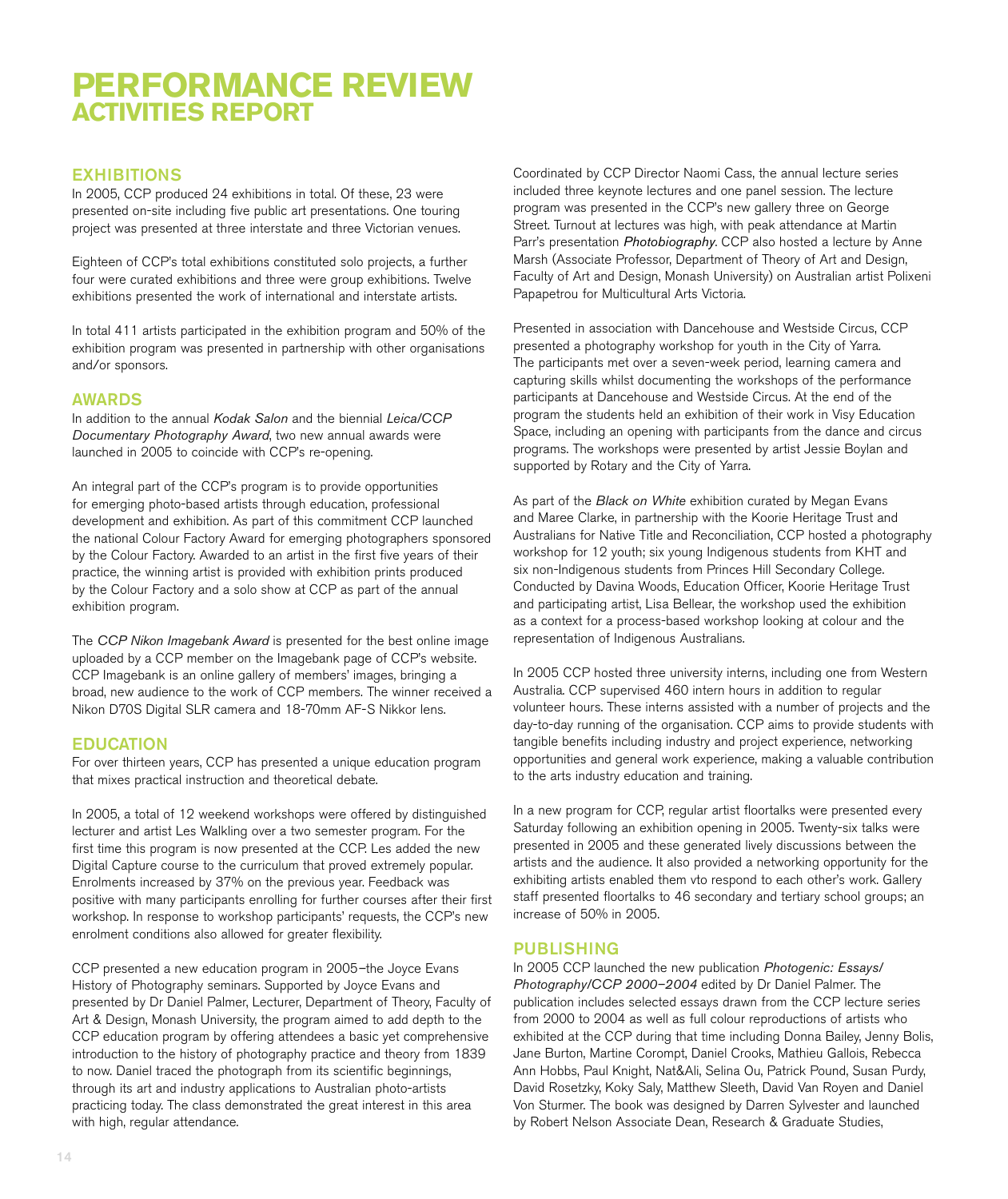Department of Theory, Faculty of Art & Design, Monash University and includes writers Sandy Edwards, Helen Ennis, Blair French, Martyn Jolly, Gael Newton, Ian North and introductory sections by Dr Daniel Palmer. The book is distributed by Modern Journal and has also been sent to state and university libraries and other arts organisations.

#### Photogenic Media

(2003, July 26–last update), "Winner of the 2005 Leica/CCP Documentary Photography Award announced" (State of the Arts), Available: http:// www.stateart.com.au/sota/news/default.asp?fid= (Accessed: 2005, July 28). 'Artnotes Victoria', Art Monthly Australia, No. 185, November 2005: 45.

'Desire, Discover, Do: Your 7 Day Essential Guide', Melbourne Yarra Leader, 23 November 2005: 24.

Robert Nelson, 'With a View to Taking in All Angles' The Age, 28 December 2005. Reuben Keehan, 'Books', Photofile, Issue 77, Autumn 2006: 79.

In 2005, CCP produced three issues of Flash newsletter containing feature articles, reports and a 'News and Opportunites' section. Contributing writers included members Ellie Young, Paul Fox and Clare Rae in a personal response to a photographic image and; Joanne Finkelstein on Vale Susan Sontag, Anne Zahalka on Diane Arbus and CCP Manager Rebecca Chew on the 51st Biennale of International Art at Venice.

To coincide with the reopening, CCP published a new website in April. PHP database driven with Flash navigation, the new website is striking, easy to use and information rich. Regularly updated, the website had 93,451 visits and over 2.5 million hits in 2005. Visitors to the website can download exhibition proposal forms and award application forms, enrol in courses, join the CCP and purchase books and postcards. CCP is building the archive of past exhibitions and the public can view photographs uploaded by members at the new Imagebank page.

Eight catalogues, a set of postcards and one DVD were produced to accompany exhibitions from the 2005 program. These catalogues ranged in style from black and white to full colour publications. New brochures were produced for the Joyce Evans History of Photography seminars, Membership and Gallery Naming Rights Donors to CCP.

#### OTHER EVENTS

The CCP hosted a number of events for other organisations during the year including the City of Yarra Arts Policy launch; National Gallery of Victoria members night at the CCP; the Regional Exhibition Touring Initiative seminar for Museums Australia; and the launch for Overdose Awareness Day.

#### MEMBERSHIPS

Memberships in 2005 increased by 44% from 450 to 650. The high increase was due to CCP reopening at its George Street premises after the temporary close in 2004 and is indicative of the breadth of community interest and support. 36% of current subscribers are concession, 62% are full, 1% are institutional and 1% are lifetime.

#### MEDIA & MARKETING REPORT

#### CCP BOOKS AND PRINTS

CCP Books and Prints opened in 2005 as part of the new CCP. This initiative aims to expand the visitor experience at CCP and generate a modest income for CCP programs and participating artists. CCP Books and Prints offers a range of second-hand photomedia books supplied by Sainsbury's Books; CCP Publications; Lomo cameras; artists' cards and limited edition prints by contemporary Australian artists. In 2005 artists included Joachim Froese (Qld) Siri Hayes (Vic), Rebecca Ann Hobbs (Vic), Paul Knight (Vic) and Susan Purdy (Vic).

#### MEDIA COVERAGE

80% of all CCP exhibitions received media coverage in 2005 in excess of line listings. The quality of media coverage was good, comprising a large percentage of reviews, features and commentaries. Overall CCP received 46 reviews/features, 8 interviews, and over 65 listings. Of these, 32 appeared in daily newspapers, 36 in magazines and art journals, 30 in local/street press, 14 in electronic media, 5 on radio and 2 on television.

#### GENERAL MEDIA

'The CCP is now open in new purpose built premises', Fashion Trend Australia: Premier issue, 2005/2006: 48.

Art Almanac, April 2005: 69.

Naomi Cass, 'Art notes Victoria: New pad for CCP', Art Monthly Australia, April 2005, No. 178: 44.

'Look', Three Thousand email newsletter, April 2005, available http:// www.threethousand.com.au/archive/2005/april/issue01 : (Accessed 22 August 2005).

Kathryn Kernohan, 'Photographs snap up new Fitzroy home', The Melbourne Times, April 2005: No. 16: 12.

'Tapping into Art Scene', The Melbourne Times, May 2005: No. 20:14. Fashion Trend, Fall/Winter 2005/06: 46.

"Shop", Three Thousand email newsletter June 2005, available

http://www.threethousand.com.au/archive/2005/june/issue007: (Accessed 22 August 2005).

Megan Backhouse, 'Centre for Contemporary Photography', Art Gallery Guide, July/August 2005: 9.

Kyla McFarlane, 'Launch of the new CCP galleries', Photofile, Spring 2005, no. 75: 67–68.

'Hometown Advantage', Slam: The Grand Slam of Asia/ Pacific: Australian Open 2006 Ticketing Guide (Magazine) The Age, September 2005: 22.

Sand Helsel, 'Peep Show', Monument, August/ September 2005, No. 68: 66-69.

'New Era for Contemporary Photography', Scene Design Quarterly (SDQ), Issue 19, Spring, September 05: 61.

Jo Roberts, 'Diary: Funding Leg-up', The Age, Tuesday, 4 October 2005: 15.

'Anthony Goicolea: Winner of the BMW–Paris Photo Prize for Photography' E-Flux, November 20, 2005, available http://www.eflux.com: Accessed 20 November 2005.

Helen Macpherson Smith Trust–Annual Report 2005: 7.

'Galleries', Melbourne City Living Guide, 2006.

CCP marketing activities in 2005 included the launch of the CCP members' Imagebank and award sponsored by Nikon in 2005, funded by Arts Victoria; and sponsorship of university photo-media exhibitions including First Capture, RMIT first year Fine Art Photography students and First Light, Photography Studies College art graduates.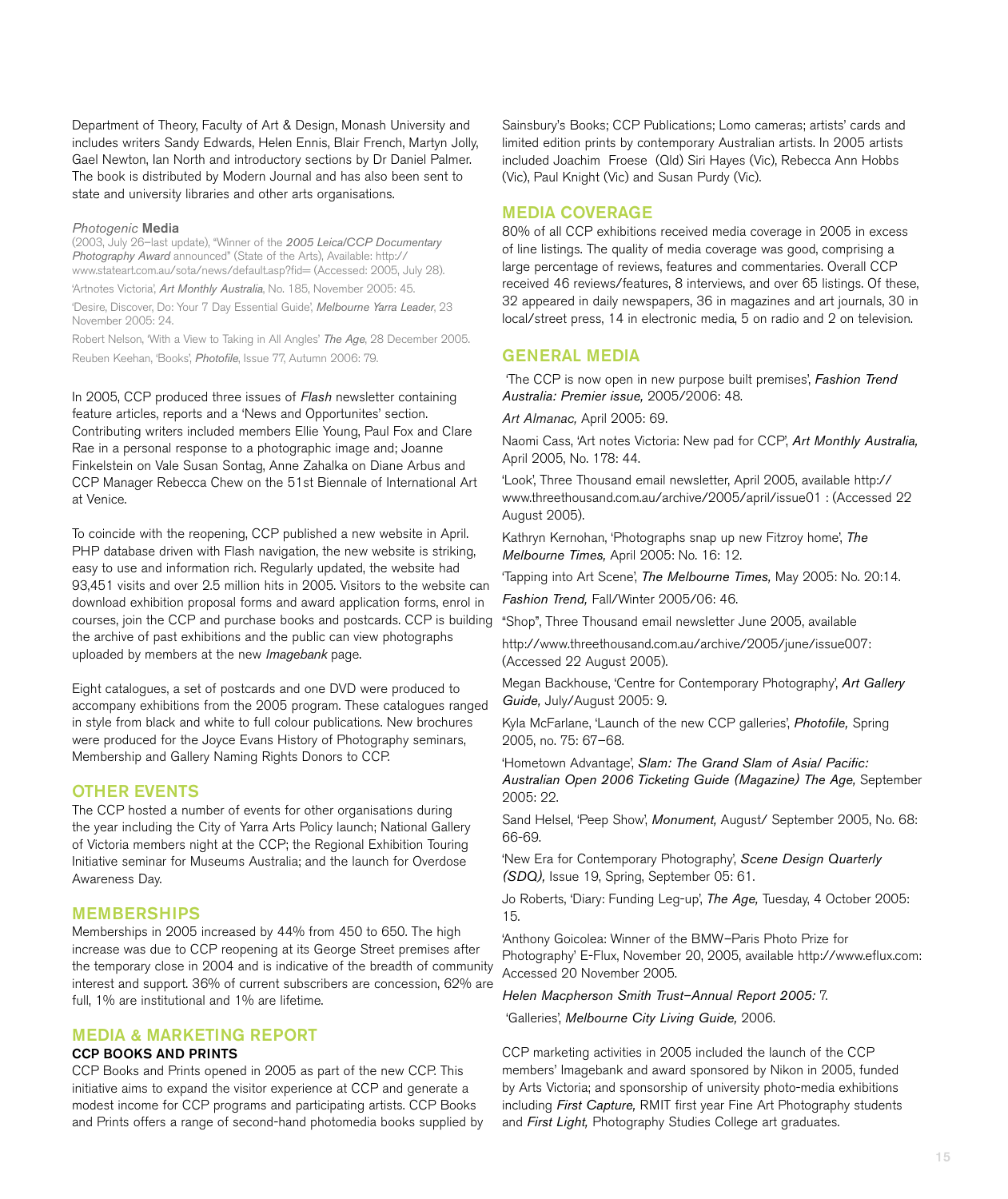### **PERFORMANCE REVIEW** CONTINUED

#### **ATTENDANCE**

The Centre recorded healthy audience figures through part of the year from re-opening in May. CCP also extended gallery hours at the new premises, staying open until 6pm. There was a 50% increase in onsite attendance and an overall increase in attendance due to the new Projection Window, public art space. On-site attendances were recorded at 77 287, while touring contributed 7 800 to the overall attendance figure.

| On-site exhibitions                   | 73 955  |
|---------------------------------------|---------|
| Off-site exhibitions                  | 7 800   |
| Other events                          | 1 1 1 5 |
| <b>Total Exhibitions &amp; Events</b> | 82870   |
|                                       |         |
| Workshops                             | 510     |
| History seminars                      | 350     |
| Lectures/Presentations                | 1 149   |
| Artist Floortalks                     | 150     |
| Secondary school programs             | 58      |
| <b>Total Educational Programs</b>     | 2 2 1 7 |
| <b>Total Attendance</b>               | 85 087  |

#### FINANCIAL REPORT

In 2005, turnover decreased by 19% due to the comparative increase of capital works fundraising in 2004. Expenditure increased by 86% due to the CCP reopening. The new CCP Books and Prints doubled the income of CCP's merchandise sales in association with Sainsbury's Books and the new print drawers featuring the work of select, Australian photoartists on consignment. Although organisational government funding remained static, CCP did receive a project Creating Place and Space Grant from Arts Victoria, contributing \$20 000 to the new CCP.

## **FINANCIAL STATEMENTS**

**CENTRE FOR CONTEMPORARY PHOTOGRAPHY INC**

Your committee members submit the financial report of the Centre for Contemporary Photography Inc. for the financial year ended 31 December 2005.

#### COMMITTEE MEMBERS

The names of committee members throughout the year and at the date of this report are: Ross Millen, Chair; Sandra Bardas, Deputy Chair; Warwick Dick, Treasurer; Priscilla Mellado, Secretary; Gerry Costigan (coopted); Stephen Nossal; Dr Daniel Palmer (co-opted); Clare Williamson; Kirsten Freeman; Trevor Fuller; Kenneth Mahlab; Polixeni Papapetrou.

#### PRINCIPLE ACTIVITIES

The principle activities of the association during the financial year were to support and develop contemporary photography through exhibitions, classes, publishing, seminars and advocacy.

#### SIGNIFICANT CHANGES

No significant change in the nature of these activities occurred during the year.

#### OPERATING RESULT

The profit from ordinary activities amounted to \$65,934. CCP is a notfor-profit, non-taxable entity. Signed in accordance with a resolution of Members of the Committee.

Warwich Diel

Warwick Dick, Treasurer Ross Millen, Chair

fran fill

5 May 2006

### **STATEMENT OF FINANCIAL PERFORMANCE**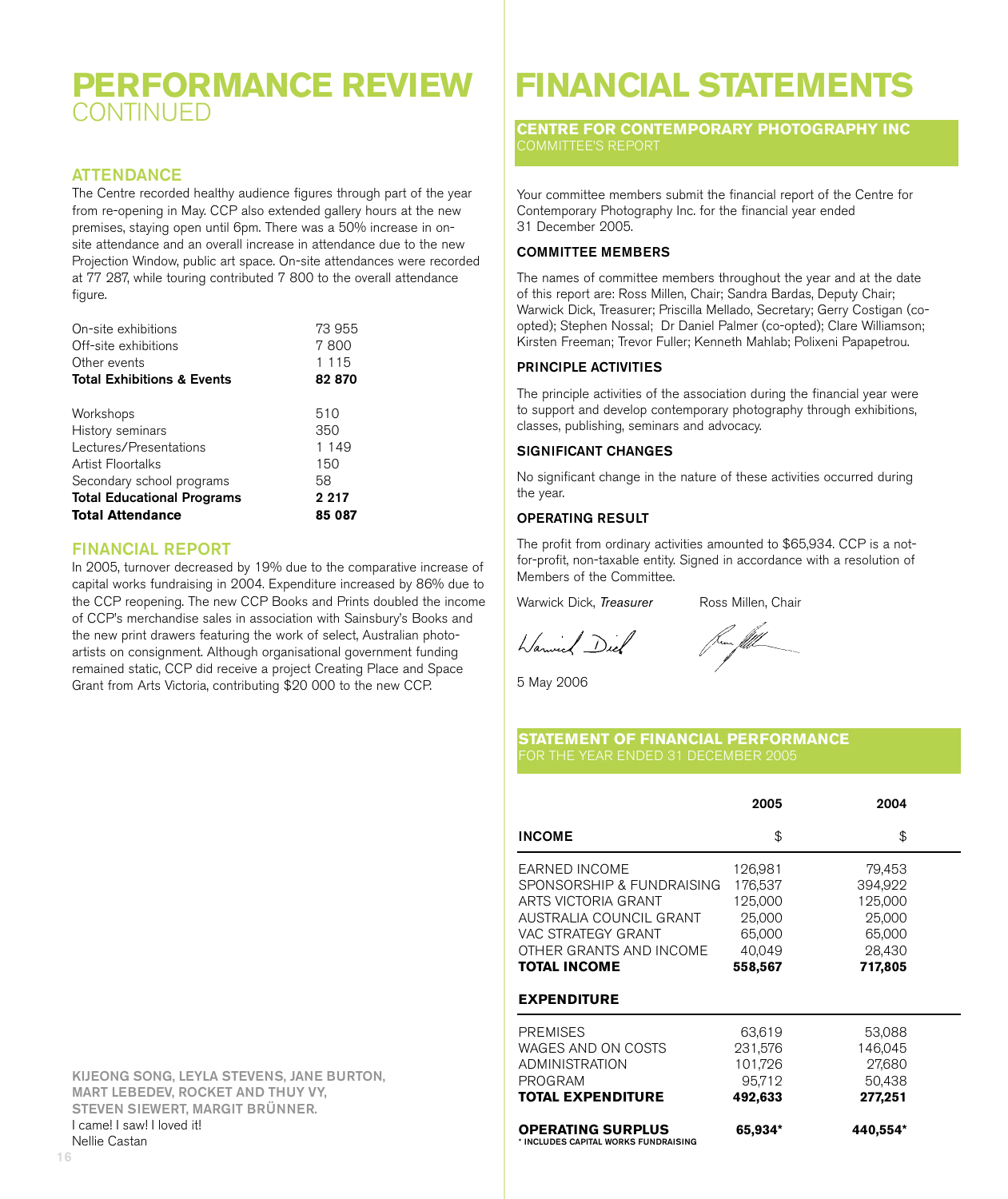#### **STATEMENT OF FINANCIAL POSITION** AS AT 31 DECEMBER 2005

|                                                                                                                                                                                                                                             | 2005                                                                      | 2004                                                             |
|---------------------------------------------------------------------------------------------------------------------------------------------------------------------------------------------------------------------------------------------|---------------------------------------------------------------------------|------------------------------------------------------------------|
| <b>ASSETS</b>                                                                                                                                                                                                                               | \$                                                                        | \$                                                               |
| <b>CURRENT ASSETS</b><br><b>CASH AT BANK</b><br>PREPAID EXPENSES<br><b>TRADE DEBTORS</b><br><b>GST RECEIVEABLE</b><br><b>BOND MONEY</b>                                                                                                     | 216,314<br>15,162<br>5,893<br>150                                         | 528,077<br>7,978<br>2,409<br>4,821<br>150                        |
| <b>TOTAL CURRENT ASSETS</b>                                                                                                                                                                                                                 | 237,519                                                                   | 543,435                                                          |
| <b>NON CURRENT ASSETS</b><br>LEASEHOLD IMPROVEMENTS<br><b>LESS AMORTISATION</b><br>PLANT & EQUIPMENT<br>LESS ACCUMULATED DEPRECIATION (26,756)                                                                                              | 445,359<br>(59,952)<br>43,455                                             | 50,364<br>27,892<br>(20,756)                                     |
| <b>TOTAL NON CURRENT ASSETS</b><br><b>TOTAL ASSETS</b>                                                                                                                                                                                      | 402,106<br>639,625                                                        | 57,500<br>600,935                                                |
| <b>LIABILITIES</b>                                                                                                                                                                                                                          |                                                                           |                                                                  |
| <b>CURRENT LIABILITIES</b><br><b>TRADE CREDITORS</b><br>OTHER CREDITORS<br>PROVISION FOR ANNUAL& SICK LEAVE<br>INCOME IN ADVANCE<br><b>GST PAYABLE</b><br>SUPERANNUATION PAYABLE<br><b>PAYG PAYABLE</b><br><b>TOTAL CURRENT LIABILITIES</b> | 13,846<br>2,475<br>16,904<br>28,614<br>4,156<br>2,363<br>11,056<br>79,414 | 19,090<br>6,501<br>10,922<br>62,022<br>2,285<br>5,838<br>106,658 |
| <b>NET ASSETS</b>                                                                                                                                                                                                                           | 560,211                                                                   | 494,277                                                          |
| <b>MEMBERS FUNDS</b>                                                                                                                                                                                                                        |                                                                           |                                                                  |
| <b>BALANCE BEGINNING OF YEAR</b><br><b>CURRENT SURPLUS</b><br><b>FUNDS END OF YEAR</b>                                                                                                                                                      | 494,277<br>65,934<br>560.211                                              | 53,723<br>440,554<br>494.277                                     |

#### CHERINE FAHD exhibiting artist, 2005

I wanted to let you know again how happy I was to have shown The Chosen in such a beautiful space, with a fantastic vision for photography. I only wish there was something even close to it here in Sydney.

#### **STATEMENT OF CASH FLOWS** FOR THE YEAR ENDED 31 DECEMBER 2005

|                                  | <b>NOTES</b> | 2005<br>\$ | 2004<br>\$ |
|----------------------------------|--------------|------------|------------|
| <b>CASH FLOW FROM</b>            |              |            |            |
| <b>OPERATING ACTIVITIES</b>      |              |            |            |
| RECEIPTS FROM MEMBERS            |              | 22,883     | 5,987      |
| OTHER OPERATING INCOME RECEIVED  |              | 550.379    | 772,907    |
| PAYMENTS TO SUPPLIERS            |              |            |            |
| AND EMPLOYEES                    |              | (488,386)  | (408, 398) |
| <b>INTEREST RECEIVED</b>         |              | 13,919     | 12,326     |
| <b>NET CASH PROVIDED BY</b>      |              |            |            |
| <b>OPERATING ACTIVITIES</b>      | 5(b)         | 98.795     | 382,822    |
| <b>CASH FLOW FROM</b>            |              |            |            |
| <b>INVESTING ACTIVITIES</b>      |              |            |            |
| PAYMENT FOR PROPERTY, PLANT      |              |            |            |
| AND EQUIPMENT                    |              | (410,558)  | (50, 364)  |
| <b>NET CASH USED IN</b>          |              |            |            |
| <b>INVESTING ACTIVITIES</b>      |              | (410, 558) | (50, 364)  |
| <b>NET INCREASE IN CASH HELD</b> |              | (311,763)  | 332,458    |
| CASH AT BEGINNING OF             |              |            |            |
| <b>FINANCIAL YEAR</b>            |              | 528,077    | 195,619    |
| <b>CASH AT END OF</b>            |              |            |            |
| <b>FINANCIAL YEAR</b>            | 5(a)         | 216,314    | 528,077    |

#### **NOTES TO THE FINANCIAL STATEMENTS**

FOR THE YEAR ENDED 31 DECEMBER 2005

#### **NOTE 1: STATEMENT OF SIGNIFICANT ACCOUNTING POLICIES**

This financial report is a special purpose financial report prepared in order to satisfy the financial reporting requirements of the Associations Incorporation Act VIC. The committee has determined that the association is not a reporting entity. The financial report has been prepared in accordance with the requirements of the Associations Incorporation Act VIC and following Australian Accounting Standards:<br>AAS 5 Materiality

AAS 5 Materiality<br>AAS 8 Events Oc Events Occurring After Reporting Date

No other applicable Accounting Standards, Urgent Issues Group Consensus Views or other authoritative pronouncements of Australian Accounting Standards Board have been applied.

The financial report has been prepared on an accruals basis and is based on historic costs and does not take into account changing money values, or except where specifically stated, current valuations of non-current assets. The following material accounting policies, which are consistent with the previous period unless otherwise stated, have adopted in the preparation of this financial report.

A. Income Tax

The Association is not liable for income tax

B. Fixed Assets

Leasehold improvements and office equipment are carried at cost less, where applicable, any accumulated depreciation. The depreciable amount of all fixed assets are depreciated over the useful lives of the assets to the association commencing from the time the asset is held ready for use. Leasehold improvements are amoritised over the shorter of either the unexpired period of the lease or the estimated useful lives of the improvements.

C. Cash

For the purposes of the Statement of Cash Flows, cash includes cash on hand and at call deposits with banks or financial institutions, investments in money market instruments maturing within less than two months and net of bank overdrafts.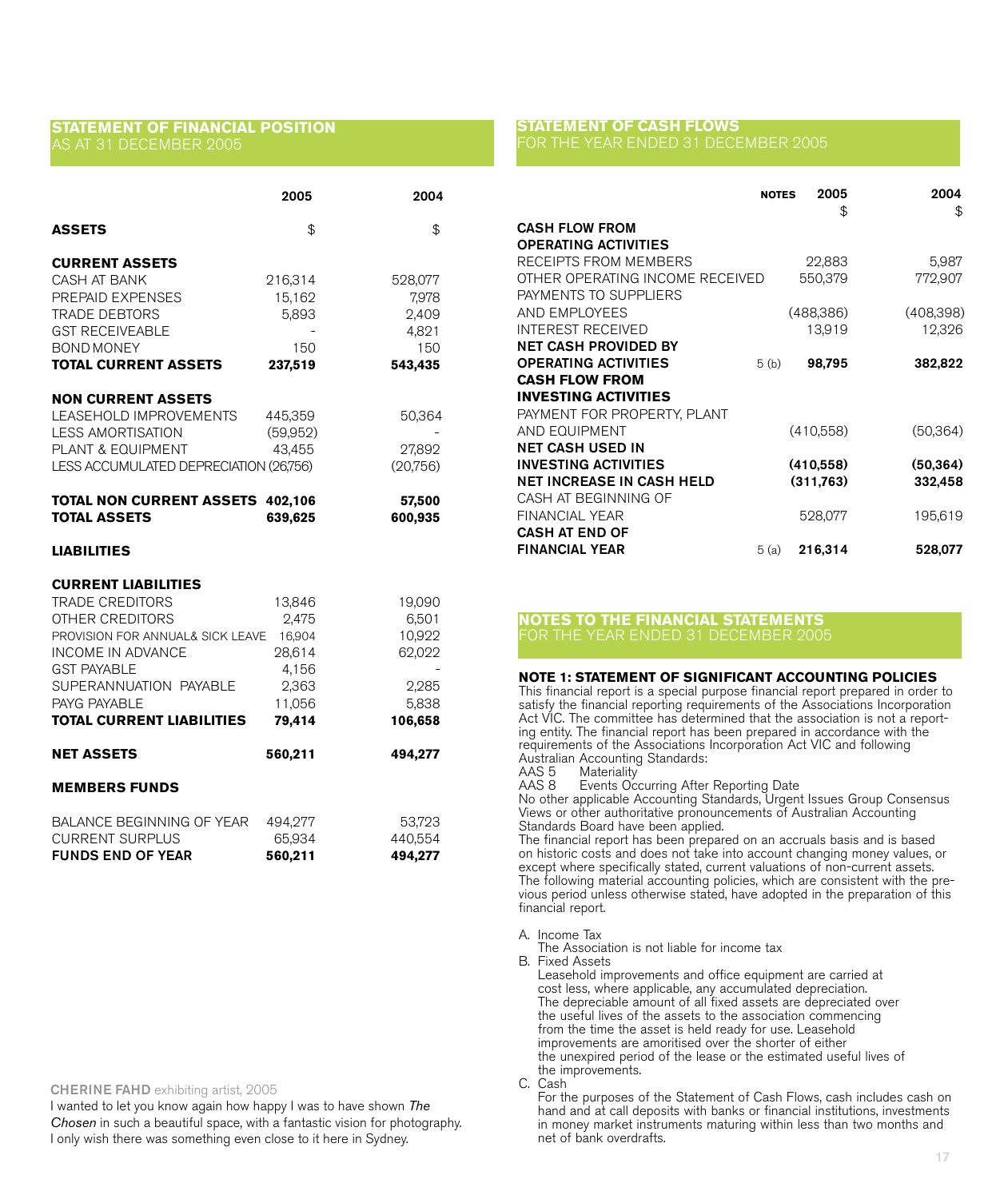D. Grants

1. Government Grants: Recurring Grants are awarded on an annual or triennial basis and accounted for within the periods granted. 2. Government Grants: Project/Philanthropic Grants awarded on a project basis and accounted for as project progresses.

E. Fundraising for future projects and capital works The Association raises funds for the purpose of development, to be accounted for over future periods.

F. Goods and Services Tax (GST) Revenues, expenses and assets are recognised net of the amount of GST, except where the amount of GST incurred is not recoverable from the Australian Taxation Office. In these circumstances the GST is recognised as part of the cost of acquisition of the asset or as part of an item of expense. Receivables and payables in the Statement of Financial Position are shown inclusive of GST.

#### **NOTE 2. IMPACT OF ADOPTING AASB EQUIVALENTS TO IASB STANDARDS**

Centre for Contemporary Photography has examined its accounting policies and financial reporting under Australian Standards and the Australian equivalents of International Financial Reporting Standards (IFRS). The key areas where accounting policies may change continue to be examined and at this time there are no material changes anticipated to impact the financial reporting of the Association. In the opinion of the Committee of Management, special purpose financial reports will continue to be prepared by the Association in the future.

#### **NOTE 3. CURRENT SURPLUS**

Included in the surplus for the year, is an amount of approximately \$57,000 (\$343,000 2004) received in relation to the fundraising for CCP's new premises developments at George Street in Fitzroy. This amount has not been transferred to a general reserve and will continue to be applied to future improvement of the gallery building. At balance date, approximately \$445,000 (\$50,000 2004) had been spent on leasehold improvements.

#### **NOTE 4. CAPITAL COMMITMENTS**

|                                                             | 2005 | 2004 |
|-------------------------------------------------------------|------|------|
| Capital commitments authorised and contracted for - 306,000 |      |      |

#### **NOTE 5: CASH FLOW INFORMATION**

(a) Reconciliation of cash

Cash at the end of the financial year as shown in the statement of Cash Flows is reconciled to the related items in the statement of financial position as follows:

|                              | 2005                                       | 2004 |
|------------------------------|--------------------------------------------|------|
| CASH ON HAND<br>CASH AT BANK | 150-<br>216.164 527.927<br>216,314 528,077 | 150. |

(b) Reconciliation of cash flow from operations

with profit from ordinary activities after income tax

| SURPLUS FROM ORDINARY<br>ACTIVITIES AFTER INCOME TAX<br>NON-CASH FLOWS IN PROFIT                               |                       | 65.934 440.554                      |
|----------------------------------------------------------------------------------------------------------------|-----------------------|-------------------------------------|
| FROM ORDINARY ACTIVITIES<br><b>DEPRECIATION</b><br>CHANGES IN ASSETS AND LIABILITIES                           | 65,952                | 6,000                               |
| (INCREASE)/DECREASE<br>IN RECEIVABLES<br>INCREASE IN OTHER ASSETS<br>(INCREASE)/DECREASE                       |                       | $(12,753)$ $3,466$<br>6.906 (9.195) |
| IN PAYABLES                                                                                                    | 182                   | 11.141                              |
| (DECREASE)/INCREASE<br>INCOME IN ADVANCE<br><b>INCREASE IN PROVISIONS</b><br><b>CASH FLOWS FROM OPERATIONS</b> | $(33,408)$ $(71,439)$ | 5.982 2.295<br>98.795 382.822       |

#### **INDEPENDENT AUDIT REPORT TO THE MEMBERS OF CENTRE FOR CONTEMPORARY PHOTOGRAPHY INC**

#### **SCOPE**

The financial report and committee's responsibility

The financial report comprises the statement of financial position, statement of financial performance, statement of cash flows, accompanying notes to the financial statements, and the declaration by the Committee of Management for the Centre for the year ended 30 June 2005.

The Committee of Management for the Centre is responsible for the maintenance of adequate accounting records and internal controls that are designed to prevent and detect fraud and error, and for the accounting policies and accounting estimates inherent in the financial report.

#### AUDIT APPROACH

We conducted an independent audit in order to express an opinion to the members of the Centre. Our audit was conducted in accordance with Australian Auditing Standards, in order to provide reasonable assurance as to whether the financial report is free of material misstatements. The nature of an audit is influenced by factors such as the use of professional judgement, selective testing, the inherent limitations of internal control, and the availability of persuasive rather than conclusive evidence. Therefore, an audit cannot guarantee that all material misstatements have been detected.

We performed procedures to assess whether in all material respects the financial report presents fairly in accordance with the constitution, Accounting Standards, and other mandatory financial reporting requirements in Australia, a view which is consistent with our understanding of the Centre's financial position, and its performance as represented by the results of its operations and cash flows. We formed our audit opinion on the basis of these procedures, which included:

• examining, on a test basis, information to provide evidence supporting the amounts and disclosures in the financial report, and

• assessing the appropriateness of the accounting policies and disclosures used and the reasonableness of significant accounting estimates made by the Committee of Management.

While we considered the effectiveness of management's internal controls over financial reporting when determining the nature and extent of our procedures, our audit was not designed to provide assurances on internal controls.

Our audit did not involve an analysis of the prudence of business decisions made by the Committee of Management.

#### INDEPENDENCE

In conducting our audit, we followed applicable independence requirements of Australian professional ethical pronouncements.

#### **QUALIFICATION**

As is common for organisations of this type, it is not practicable to maintain an effective system of internal control over revenue and other fundraising activities until their initial entry in the accounting records. Accordingly as the evidence available to us regarding revenue was limited, our audit procedures related to these items were therefore restricted to the amounts included in the records of the Academy. As a result we are unable to express an opinion as to whether revenue is complete.

#### QUALIFIED AUDIT OPINION

In our opinion, except for the effects on the financial report of such adjustments, if any, as might have been determined to be necessary had the limitation referred to in the qualification paragraph above not existed, the financial report of the Centre:

• gives a true and fair view of the financial position of the Centre at 31 December 2005 and of its performance for the year ended on that date, and

• is presented in accordance with note 1 to the financial statements.

Selwyn Cohen Level 3, 25 Claremont Street, South Yarra Chartered Accountant 8 May 2006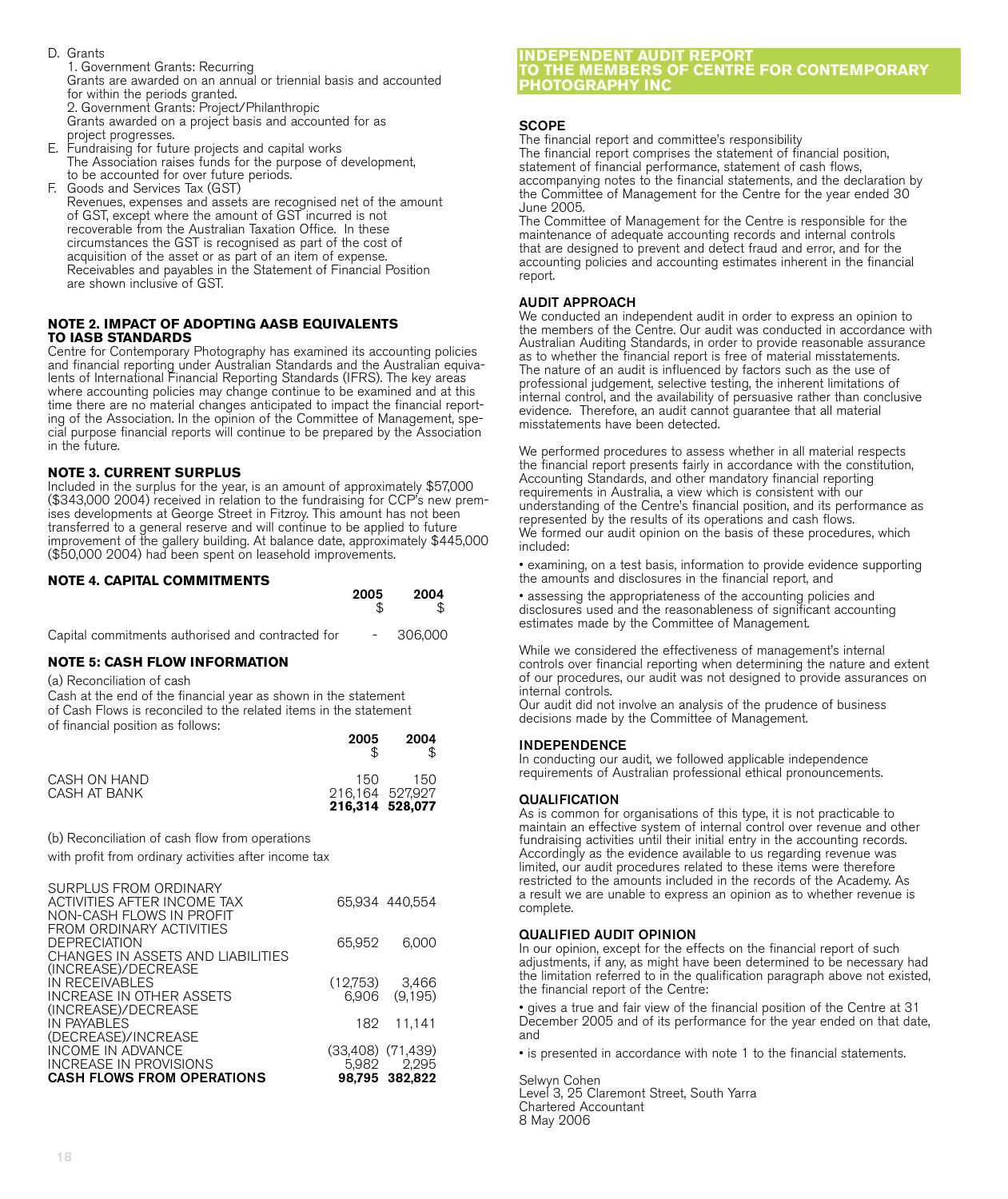## **SPONSORS & PARTNERS**



Audiophile Australian Centre for the Moving Image Australians for Native Title and Reconciliation Bambra Press Graham Bickerstaff Buy-n-shoot.com Darren Knight Gallery Evian Four 'n' twenty pies Joyce Evans Herma Technologies Kane Constructions Pty Ltd Koorie Heritage Trust One Hundred Lux Prodigious Concepts Rotary Scotchman's Hill Estate Smorgon Steel Space Furniture Zetta Florence

### SUPPORTERS CAPITAL WORKS DONORS

ARTS VICTORIA

#### NAMING RIGHTS

Helen Macpherson Smith Trust Naomi Milgrom and John Kaldor In Memory of Morry Bardas Victor Smorgon Charitable Fund Visy Lasica Family Trust

#### BEACONS

Hedy Ritterman Metro 5 Gallery

#### LANTERNS

Anonymous (2) AT Robertson Trust Max Beck Christie's Australia Colour Factory Sarah Darling Deacons

John Haddad Philip & Lesley Hall Milton & Penny Harris Frank Mahlab Pierce Armstrong Foundation Mike Reed Ricci Swart

#### **TORCHLIGHTS**

Anonymous (3) Peter Bancroft Bell Potter Securities Lewis Bell Cliff Breeze Terry Campbell Nuno da Costa Destiny Deacon Ron Dewhurst Judy & Ron Dodge Fini Frames Lesley Griffin Hermann's Imports

Ian J Kowalick Jo Kuperholz Bill Lasica Lowensteins Arts Management Anita & Stephen Lynch James McArdle Rupert Myer Sue Neal David & Sonia Payes Andrew Rogers Irene Sutton Peter Tyndall Clare Williamson